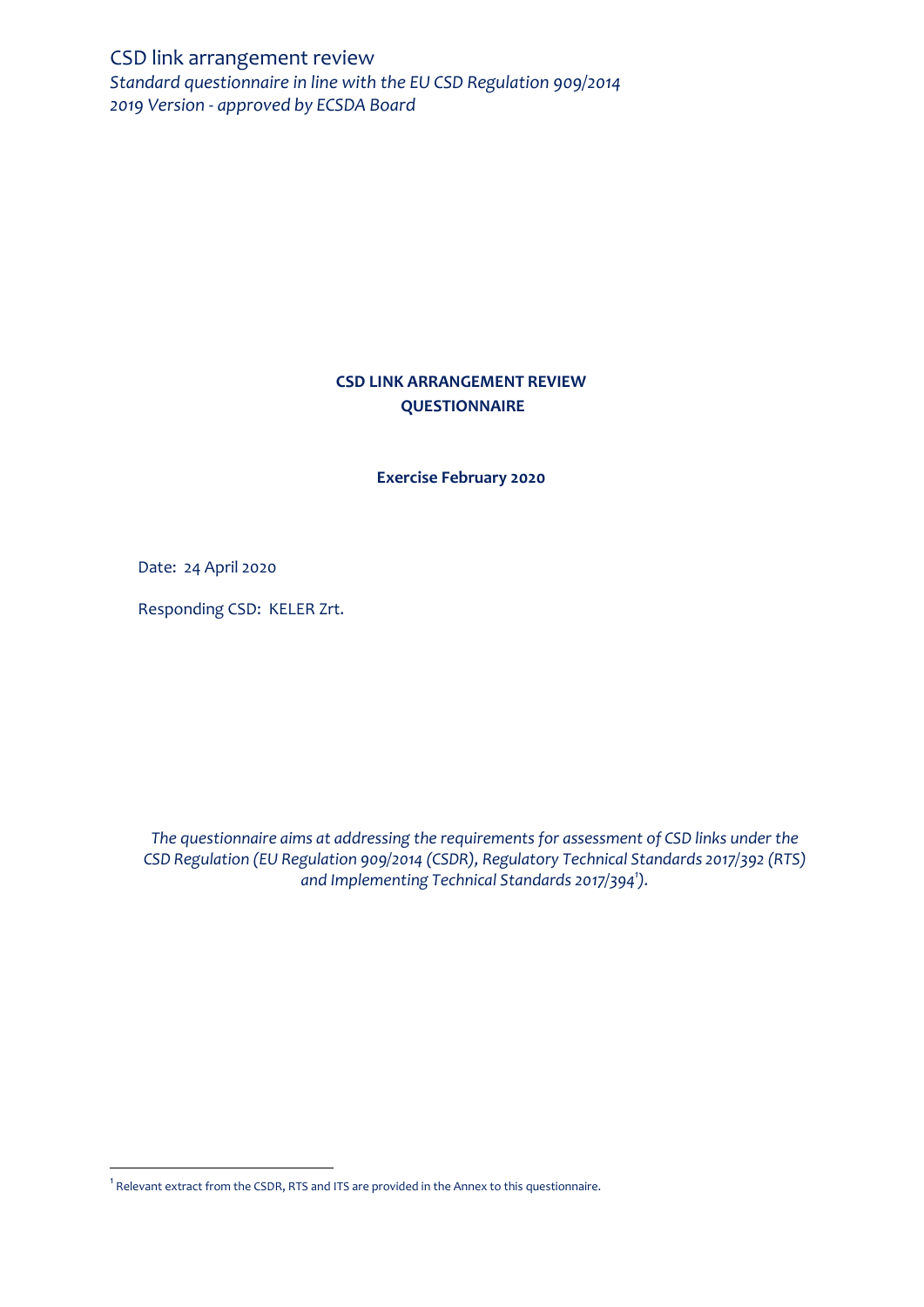# *CONTENTS*

| 1.             |                                                                              |
|----------------|------------------------------------------------------------------------------|
| 2.             |                                                                              |
| $\mathsf{B}$ . | RISK MANAGEMENT, AUDIT, ASSET PROTECTION & CYBER RESILIENCE (CSDR 48.1, CSDR |
|                |                                                                              |
| 4.             |                                                                              |
| 5.             |                                                                              |
| 6.             |                                                                              |
| 7.             | INTEGRITY OF ISSUE & RECONCILIATION (CSDR 37 & CSDR RTS 59, 64, 65, 86)      |
| 8.             |                                                                              |
| $Q_{\bullet}$  | SYSTEMS, COMMUNICATION ARRANGEMENTS, BUSINESS CONTINUITY AND RECOVERY        |
|                |                                                                              |
| 10.            | SECURITIES SUBJECT TO IMMOBILISATION - ANSWER ONLY IF APPLICABLE (CSDR RTS   |
| 59.3)          |                                                                              |
| 11.            |                                                                              |
| 12.            |                                                                              |
|                |                                                                              |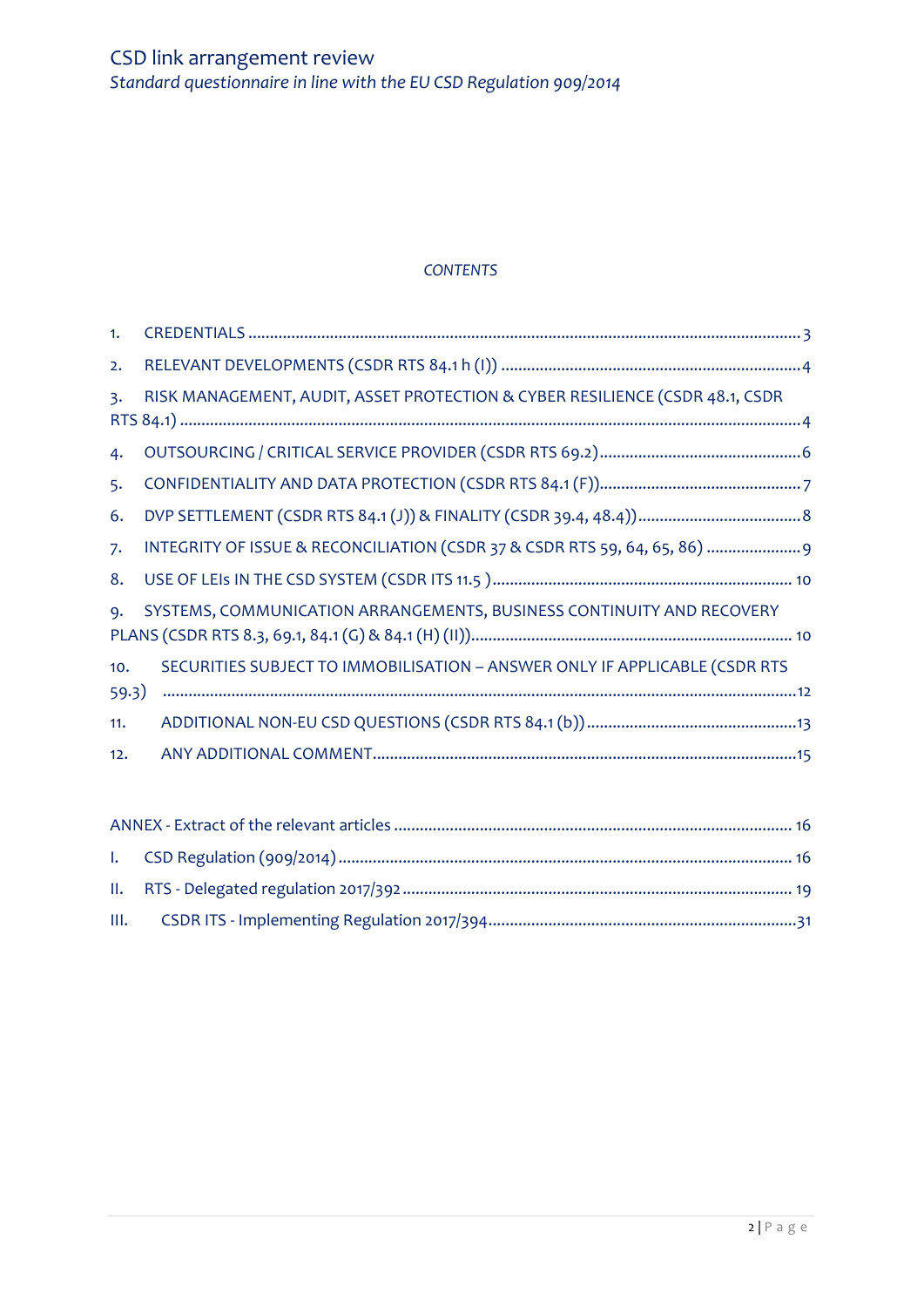### <span id="page-2-0"></span>**1. CREDENTIALS**

| 1.1.<br><b>Respondent Information</b>     |                                                                         |
|-------------------------------------------|-------------------------------------------------------------------------|
| Name of the responding CSD                | <b>KELER Ltd</b>                                                        |
| LEI of the responding CSD                 | 529900MPT6BHOJRPB746                                                    |
| LEI expiry date of the responding CSD     | $26th$ January 2021                                                     |
| <b>Address</b>                            | 70-72 Rákóczi str., Budapest, Hungary, H-1074                           |
| Designated responding person (Name/Title) | Ms Fruzsina Anna Gonda/ Capital Market Relations<br>and Sales Associate |
| <b>Contact details (Email/Phone)</b>      | gonda.fruzsinaanna@keler.hu / +3614836132                               |

### **1.2. Participation rules / requirements (CSDR RTS<sup>2</sup> 84.1 a))**

**Please enclose your current participation rules, terms and conditions and/or requirements to other CSDs.** 

*[File Attachment]*

*<https://english.keler.hu/Key%20documents/Regulatory%20documents/General%20Business%20Rules/>*

### **Have there been any changes to the rules / requirements in the past 12 months?**

(X) Yes (please provide details under Comments)

( ) No

Comments:

General Business Rules (GBR) of KELER Ltd. could change for various reasons, CSDR compliance, introduction of new products, etc. The complete history of KELER GBR is available at our [website.](https://english.keler.hu/Key%20documents/Regulatory%20documents/General%20Business%20Rules/)

#### **1.3. Authorisation**

**What is the legislative basis for your authorisation?** 

**Have you been authorised under the local regulation or under the EU CSDR (EU Regulation 909/2014)? If the local legislation is not the CSDR, has the application for its recognition as an equivalent been filed in, is planned or is already confirmed?**

( ) CSDR

 $\overline{\phantom{a}}$ 

( ) A law transposing provisions similar to the CSDR (e.g. in EEA countries)

( ) Legislation recognised equivalent to the CSDR by the European Commission (please provide details under Comments)

(X) Other local legislation (please attach the file or include a link to the latest version of it and provide

 $^2$  COMMISSION DELEGATED REGULATION (EU) 2017/392 of 11 November 2016 supplementing Regulation (EU) No 909/2014 of the European Parliament and of the Council with regard to regulatory technical standards on authorisation, supervisory and operational requirements for central securities depositories (Text with EEA relevance) https://eur-lex.europa.eu/legalcontent/EN/TXT/?uri=uriserv:OJ.L\_.2017.065.01.0048.01.ENG&toc=OJ:L:2017:065:TOC)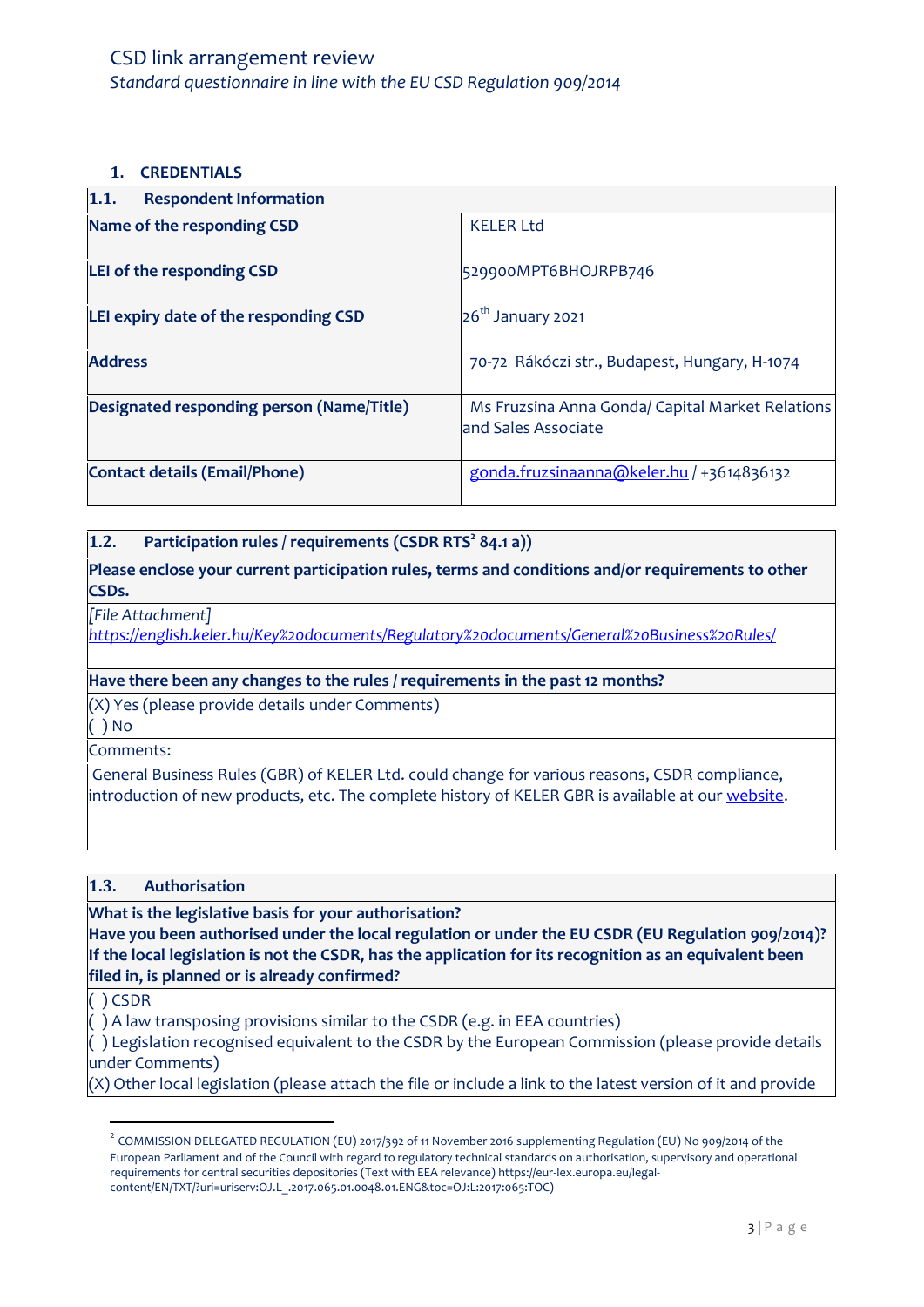*Standard questionnaire in line with the EU CSD Regulation 909/2014*

details under Comments)

**Have there been any changes in your authorisation status or supervision in the past 12 months?** ( ) Yes (please provide details under Comments)

( X ) No

Comments:

Currently the Act CXX of 2001 on the Capital Market, see attached; KELER has not applied for its recognition because once the CSDR authorisation procedure is completed, CSDR will be applicable. At the end of September 2017, KELER submitted its authorization request under the CSDR to the supervisory authority (Central Bank of Hungary). The authorisation procedure is in progress.

# <span id="page-3-0"></span>**2. RELEVANT DEVELOPMENTS (CSDR RTS 84.1 h (i))**

# **2.1. Were there any market, IT developments or any significant development in your local legislation (not covered under question 1.3) over the last 12 months that could affect your systems / operations?**

Market developments:

(X) Yes (please describe under Comments)

( ) No

IT developments: (X) Yes (please describe under Comments)

( ) No

Local legislation developments:

( ) Yes (please describe under Comments)

(X) No

Comments:

-Implementation of Real-Time Payment System, made it possible to transfer money with maximum value of 10 million HUF within 5 seconds on a 365/7/24 basis.

–Within the scope of the KELER Service Development Program KELER plans to implement a new IT architecture. The most important feature of the new architecture is that the services required for the business operations are provided by functionally well-defined, autonomous, but strictly cooperative modules. The program is aiming at the gradual replacement of the functionalities covered by the current systems. One of the main objectives of the project are to achieve full T2S harmonization, CSDR compliance, SDR compliance, developments related to fee calculation and the development of KELER internal reports.

- With the Shareholders Rights Directive compliance project, of KELER is the Shareholders Rights Directive complianceKELER heads the initiative of harmonizing Hungarian Corporate Action standards with the international standard market practices.

- -KELER will provide solution for trade reporting under SFTR from July 2020. -KELER is in the process of acquiring accreditation for LEI code issuance. In order to reach this goal, KELER is developing its IT system to integrate the activity.

# <span id="page-3-1"></span>**3. RISK MANAGEMENT, AUDIT, ASSET PROTECTION& CYBER RESILIENCE (CSDR 48.1, CSDR RTS 84.1)**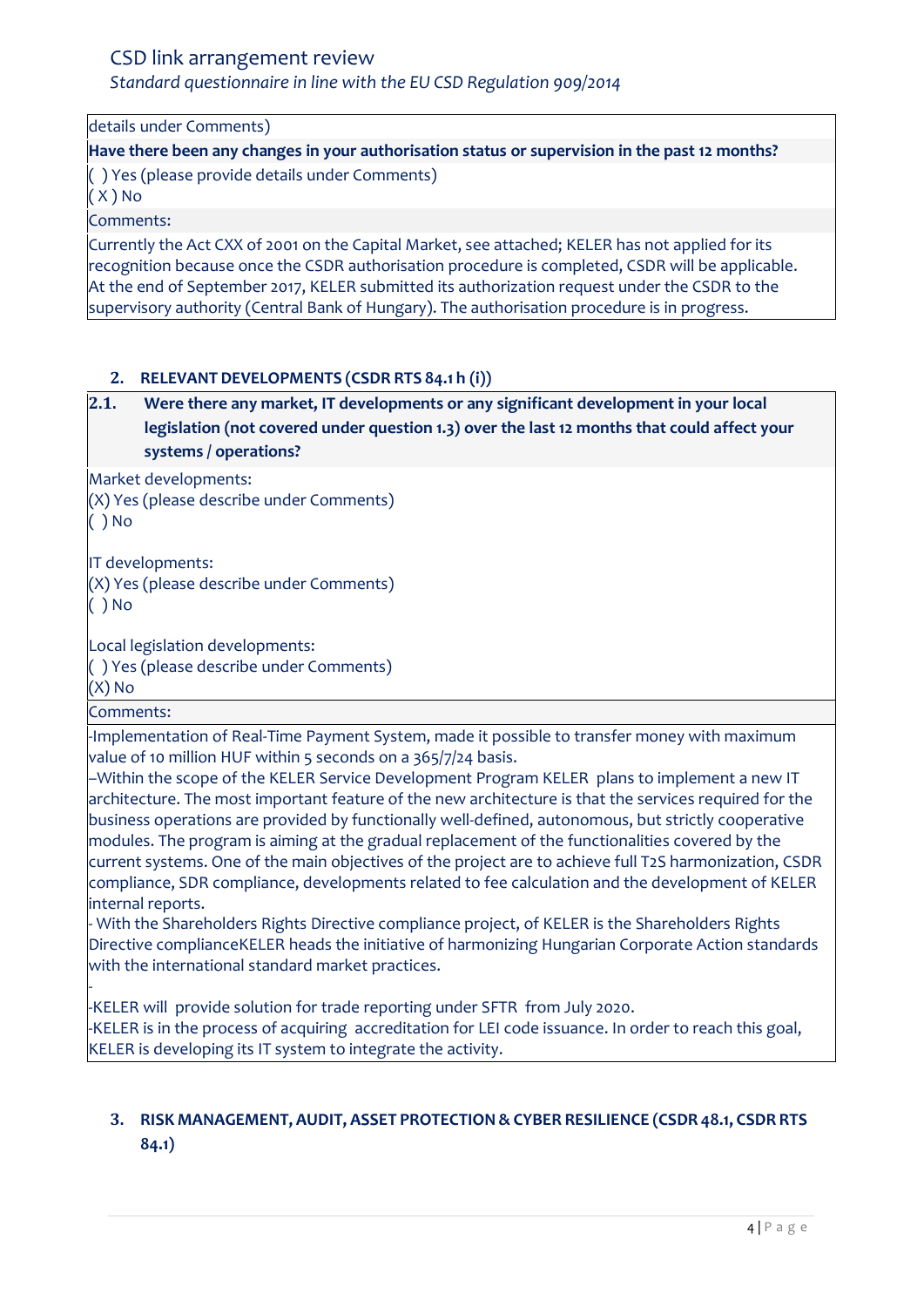# *Standard questionnaire in line with the EU CSD Regulation 909/2014*

#### **3.1. Risk Management**

### **Do you have an Enterprise Risk Management framework implemented in your CSD?**

### (X) Yes

### ( ) No

### **Please briefly describe the your CSD's approach to risk management.**

### Comments:

Article 47 of the CSDR requires that the central securities depository must cover enterprise (business) risks with capital. Risks are assessed and identified within the context of a strategy, by preparing business plans based on multiple potential scenarios.

Controlling department is responsible for monitoring and reporting business risks. This means the regular back-testing of business plans in the strategy and reporting the results to the Management. In addition, the Management also receives regular information about changes in costs and revenues. KELER's Management is responsible for managing enterprise risks.

### **3.2. Asset protection**

**How does your CSD ensure protection of assets held across the link? (question relevant for both, EEA and EU third-country CSDs, CSDR 84.1 e))**

**Please enclose the legal assessment (i) of the entitlement on securities held across the link, including the law applicable to proprietary aspects, the nature of rights and the possibility of encumbering the assets, as well as (ii) of the impact of insolvency proceedings opened against your CSD on our CSD regarding the segregation requirements, settlement finality, procedures and time-limits to claim securities in your jurisdiction.**

In the case of liquidation procedure (or bankruptcy) initiated against KELER, the securities and cash of its participants shall not be included in the liquidation assets thereof.

The general rules relating to insolvency law to be applied are set out in Act XLIX of 1991 on Bankruptcy Proceedings and Liquidation Proceedings, while special provisions different from these are set out in Section 345 of Act CXX of 2001 on the Capital Market. The protection related to the segregation of securities accounts can be inferred from these rules.

During the liquidation of KELER, securities registered in securities accounts of Account Holders and their clients maintained by KELER are excluded from assets to be liquidated. During potential liquidation proceedings, the monetary claim which replaces the securities claim of the Account Holder and its client is to be managed identically to the original securities claim. During potential liquidation proceedings, the security deposit specified in Section 338 of the Act CXX of 2001 on the Capital Market is excluded from the assets of KELER to be liquidated.

If the assets which constitute property of Account Holders and their clients cannot be returned to them, or can only be returned in part, then – deviating from the priorities set out in Section 57 of the Act XLIX of 1991 on Bankruptcy Proceedings and Liquidation Proceedings – after settling liquidation costs first, these claims must be settled from the assets of KELER.

If secondary securities were issued, then during liquidation proceedings the primary security shall be handled as a security deposited by the owners of the secondary security, which belongs to the participants and is also excluded from the assets to be liquidated.

The Supervising Authority shall order a complete ban on payouts from the submission date of the application for liquidation, if the assets to be liquidated are lawful and the Supervising Authority deems that suitable management of the interests of creditors, Account Holders and their clients is not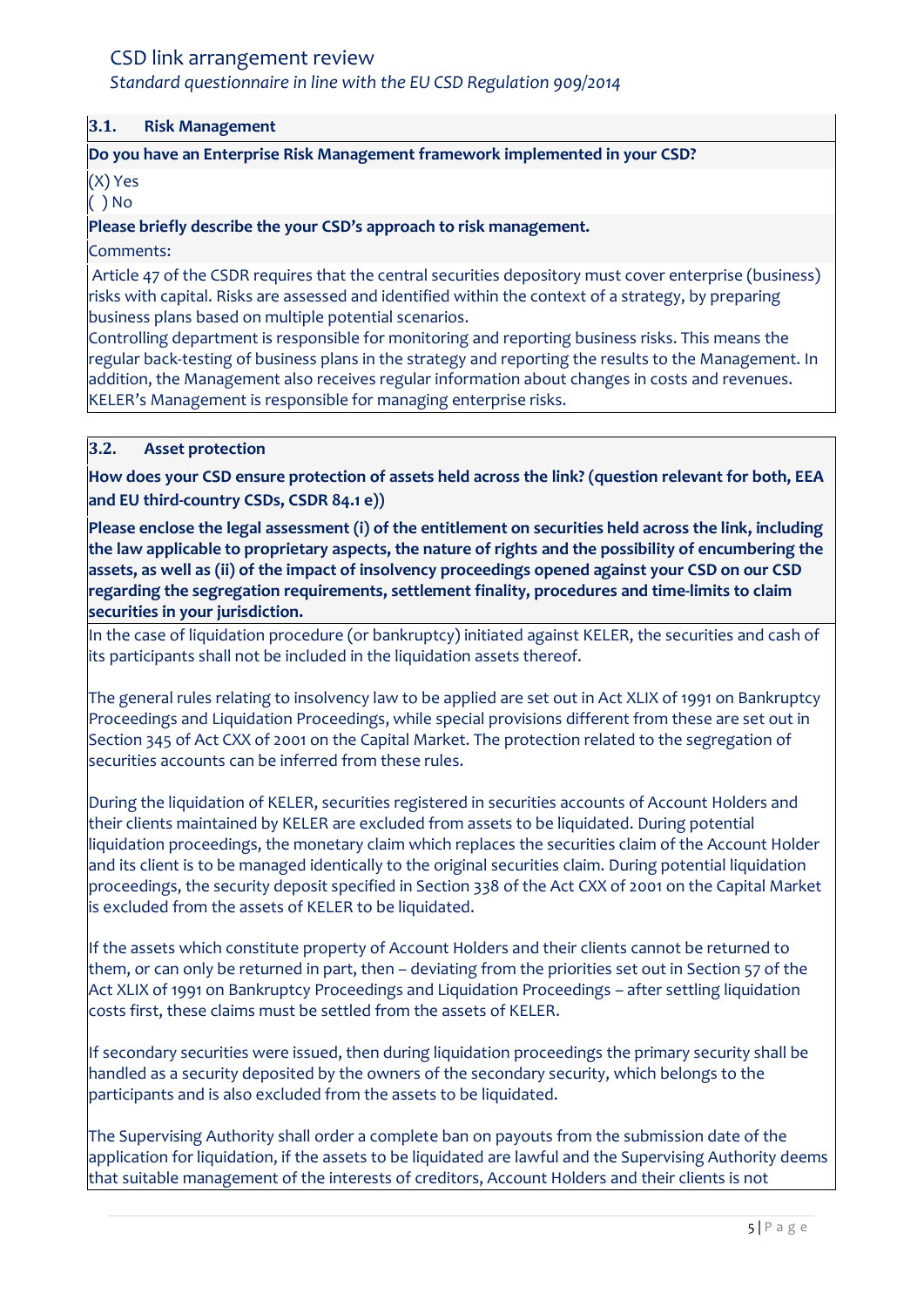### ensured.

Segregation, therefore, has practically no effect in terms of insolvency law, thus protection remains the same when securities accounts are segregated.

See the quoted regulation attached.

Comments:

-

### **3.3. Insolvency (CSDR RTS 26 b, 36 d)**

**Please briefly explain the framework that would govern (the very improbable) insolvency of your CSD.**

According to the Act CXX of 2001 on Capital Market the collateral and deposit determined in the Act are not part of the liquidation asset of the institution. The securities deposited by the participants at the central depository and the securities registered in the participants' securities accounts or securities deposit accounts are also not part of the liquidation asset of the institution.

For further information see point 3.2.

Comments:

-

### **3.4. Cyber resilience (CSDR RTS 70.9, 75.5, 78.1)**

#### **Are cyber resilience measures undertaken by your CSD?**

(X) Yes

( ) No

#### **Please briefly describe the your CSD's approach to cyber resilience. What is the level of maturity of these measures?**

KELER has established a comprehensive cyber resilience framework. Based on formally accepted cyber resilience strategic and regular risk assessments, the necessary technical, operational and human resource related measurements has been implemented to ensure the protection and continuity of KELER operation day-by-day. Based on independent audit results, a mature level has been achieved. Comments:

# <span id="page-5-0"></span>**4. OUTSOURCING / CRITICAL SERVICE PROVIDER (CSDR RTS 69.2)**

# **4.1. Are there any functions or duties on which you rely on critical service providers? If yes, please provide details of such critical service providers and the functions/duties on which you rely on them.**

(X) Yes

 $( )$  No

Comments:

The handling of Polish Corporate Actions is outsourced to Societe Generale SS Poland – KELER also has a signed and valid Service Level Agreement with SGSS.

KELER outsourced some of its IT development activities – according to its outsourcing rules, backed up by contracts.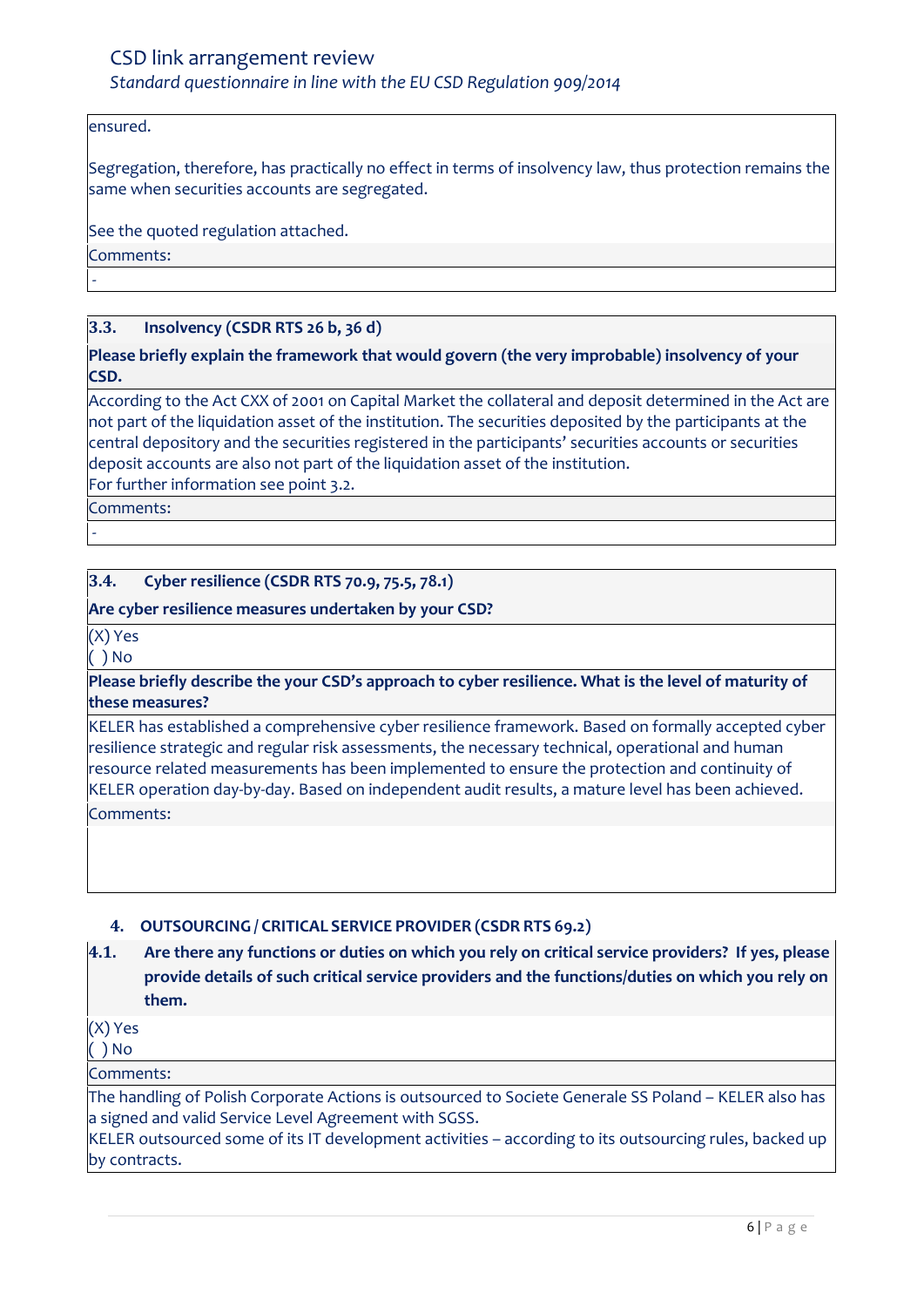# **4.2. Do you outsource any aspect of the settlement or related services or operations to third parties? If yes, please provide details.**

( ) Yes

 $(X)$  No

Comments:

Not applicable.

# <span id="page-6-0"></span>**5. CONFIDENTIALITY AND DATA PROTECTION (CSDR RTS 84.1(F))**

# **5.1. Please enclose the documentation/arrangements, which provide for the confidentiality of the information with regard to your operations.**

Information Security Policy, Confidentiality Regulation and Data Protection Regulation of KELER Group. These Regulations are confidential - not publicly available. Comments:

KELER processes and controls all kinds of data that become known to it in line with the provisions of the applicable regulations, the GDPR, the Act CXII of 2011 on Informational Self-determination on Freedom of Information, and the Regulatory Documents. The detailed Privacy Policy is available on the website of KELER in the Data Protection menu item.

# **5.2. Do your employees sign a confidentiality clause?**

(X) Yes

( ) No

-

Comments:

# **5.3. Do you have a formal data protection policy? If yes, please attach a copy or alternatively provide a description of such policies.**

(X) Yes

( ) No (please comment under Comments)

Please upload files here:

<https://english.keler.hu/Privacy%20Policy/>

Comments:

The detailed Privacy Policy is available on the website of KELER in the Data Protection menu item.

# **5.4. Does your jurisdiction have formal data protection or privacy laws/regulations?**

(X) Yes, it is EU GDPR

( ) Yes, although it is different/supplementing an EU GDPR (please provide the details of the laws under Comments)

( ) No (please comment under Comments)

Comments:

<https://english.keler.hu/Privacy%20Policy/>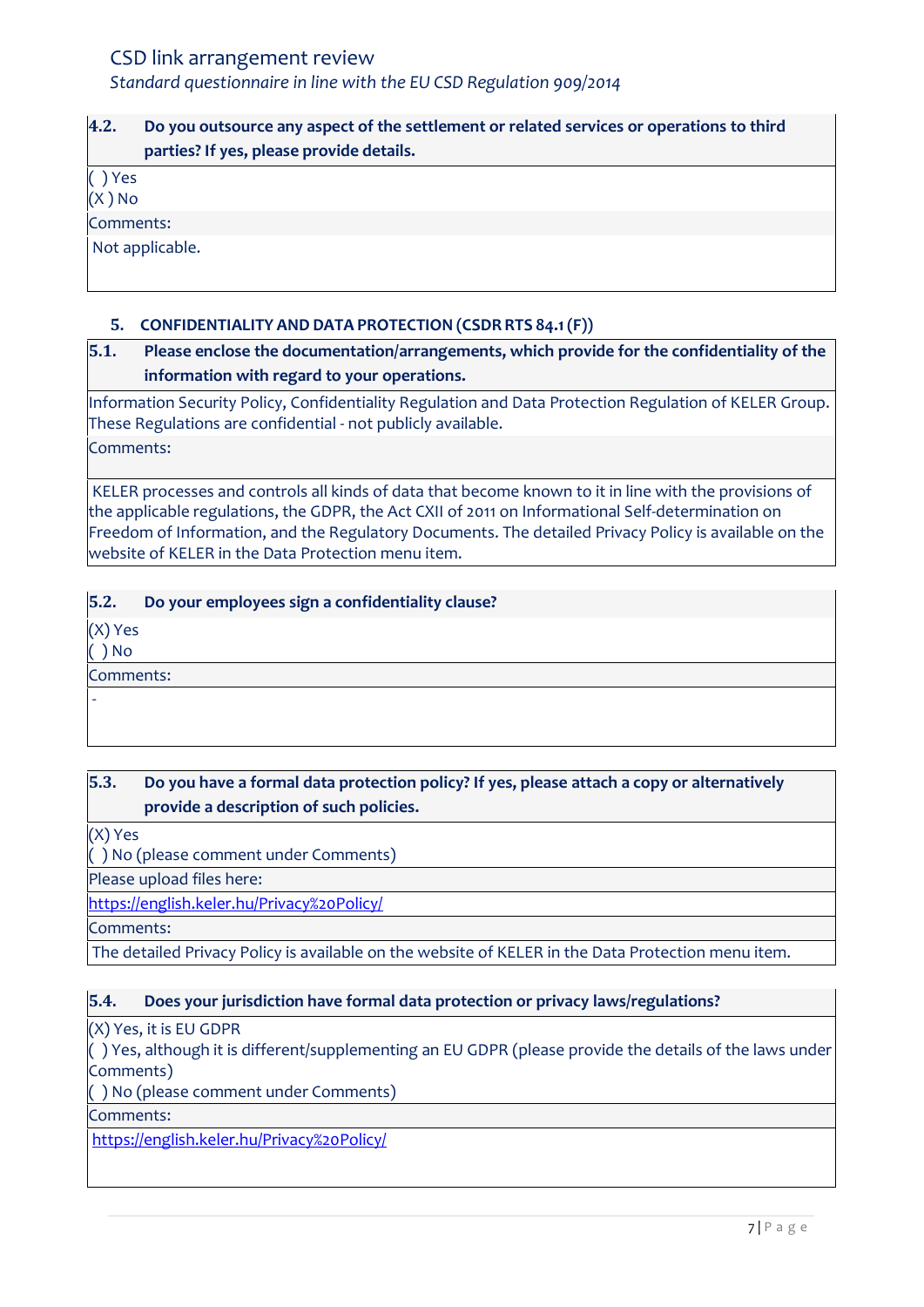| 5.5.              | Are you required to report data breaches to your regulators? |
|-------------------|--------------------------------------------------------------|
| (X) Yes<br>( ) No |                                                              |
|                   |                                                              |
| Comments:         |                                                              |
|                   |                                                              |
|                   |                                                              |

### **5.6. In the last 12 months have you reported any data breaches to your regulators? If yes, please provide details.**

( ) Yes (please provide details under Comments) (X) No Comments:

# <span id="page-7-0"></span>**6. DVP SETTLEMENT (CSDR RTS 84.1(J))& FINALITY (CSDR 39.4, 48.4))**

# **6.1. Is DVP settlement in your systems conducted via accounts at the central bank of the relevant settlement currency?**

(X) Yes

-

( ) No (please provide details under Comments)

Comments:

Local custodian banks use their central bank HUF main account for DVP settlement, on which KELER has entitlement to deduct and credit. Broker-dealers though have the possibility to keep their HUF accounts at the Central Bank, still keep their cash accounts in the books of KELER, and hence the settlement takes place in our books in that case.

# **6.2. Please disclose the rules governing the moment of entry and irrevocability of transfer orders and finality of cash and securities transfers related to settlement in your system.**

Moment of entry:

KELER considers the order for the value date concerned received order (either submitted on the same day or with value dating or recycled from earlier) on the day if the order

- is successfully received within the cut-off times,

- is submitted in the manner and with the content determined in the SLA (i.e. the order is not rejected for reasons of logic, format or content), and

- the related verification of cover was successful.

Moment of irrevocability:

When the initial instruction is matched, the settlement process started, and there is no way to cancel it: meaning the settlement actually took place in KELER's systems. In accordance to the Finality Directive, book-entry transfers within KELER's books are final and irrevocable.

Moment of finality:

When the settlement actually takes place in KELER's systems. In accordance to the Finality Directive, book-entry transfers within KELER's books are final and irrevocable.

# **6.3. Please confirm that retransfer of securities before a transfer is final is prohibited in your systems? (CSDR 48.4)**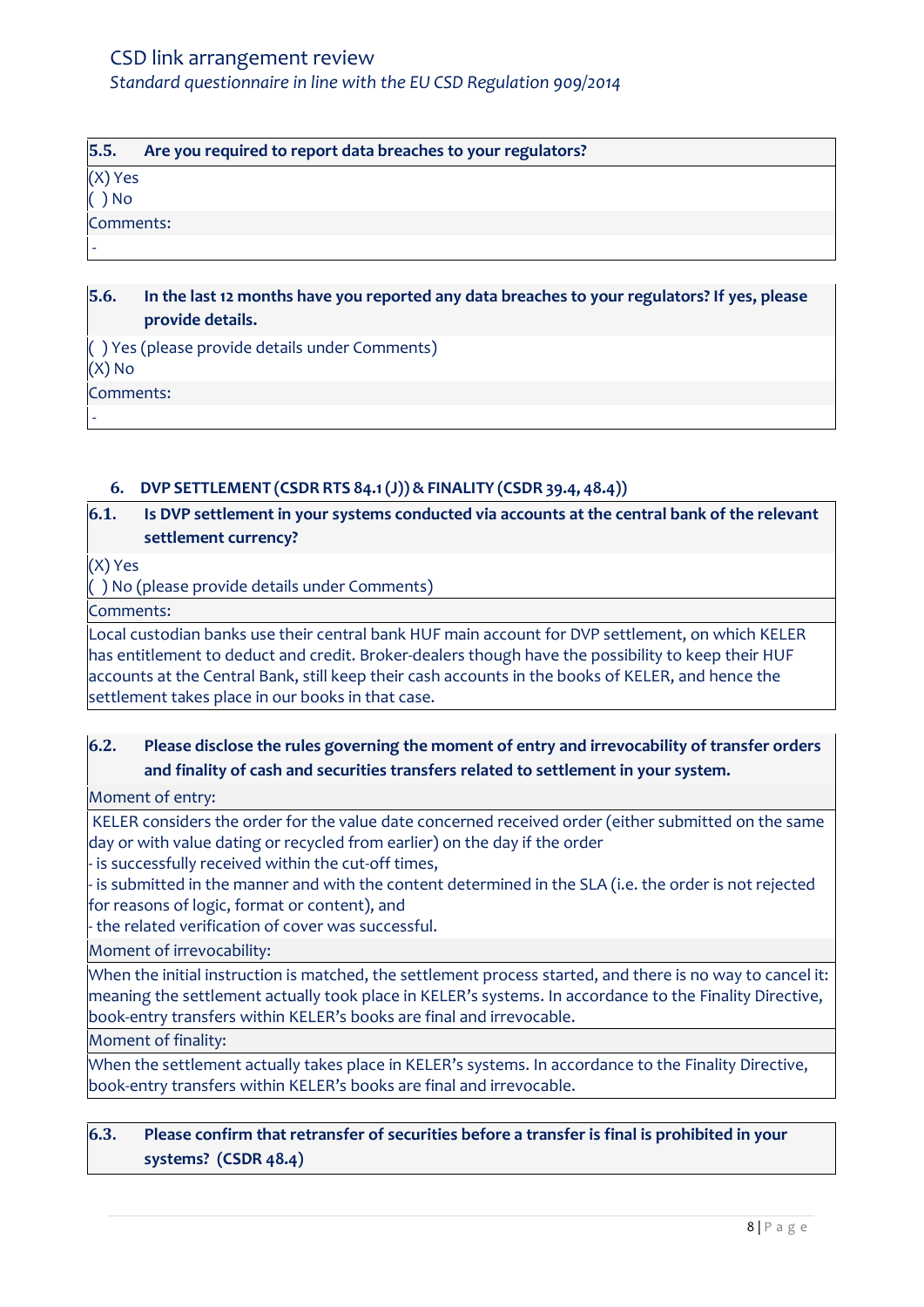| (X) Yes                                       |
|-----------------------------------------------|
| () No (please provide details under Comments) |
| Comments:                                     |

# <span id="page-8-0"></span>**7. INTEGRITY OF ISSUE & RECONCILIATION (CSDR 37 &CSDR RTS 59, 64, 65, 86)**

| 7.1. | Please confirm that you conduct daily reconciliation to verify the number of securities making |
|------|------------------------------------------------------------------------------------------------|
|      | up a securities issue or part of a securities issue in your systems is equal to the sum of     |
|      | securities recorded on the securities accounts of your participants; and the results of such   |
|      | reconciliation are available to your participants (and linked CSDs) after the closure of the   |
|      | settlement day and in any case prior to the start of the next settlement day you endeavour to  |
|      | resolve any mismatches and inconsistencies revealed by the reconciliation process before the   |
|      | beginning of settlement on the following business day.                                         |

(X) Yes

-

-

( ) No (please provide details of the relevant processes under Comments) Comments:

**7.2. If the reconciliation process reveals undue creation or deletion of securities that is not solved by the end of the following business day and you decide to suspend from settlement the securities issue, please describe the process and means used to inform your participants and other CSDs holding securities with you.**

Although KELER does not expect that any event raising the suspicion of deviation would occur, KELER analyses all cases of non-compliance and controversy that may result from reconciliation and intends to solve them on the day of occurrence. If it can be concluded based on the reconciliation that the creation or cancellation of securities was unjustified, and KELER does not sort out the issue until the end of the following settlement day, KELER suspends the settlement of the securities series concerned until the unjustified securities creation or cancellation is remedied, and it requests the trading venue concerned to suspend it also. KELER informs its participants and the authorities involved without delay via phone and/or email [beyond the regular communication channel (KID / SWIFT)]. After the correction of any deviation, the suspension of the securities series is terminated, thus ensuring continuous trading of the securities concerned.

# **7.3. Please describe the process and means used to inform your participants and other CSDs holding securities with you after undue creation or deletion of securities has been remedied and settlement is resumed.**

KELER informs its participants and other CSDs involved through the agreed communication channels (KID / SWIFT) and via phone and/or email in due course. However please note that KELER-s system and instruction handing is set up in a way, that there is no chance for a securities account to receive undue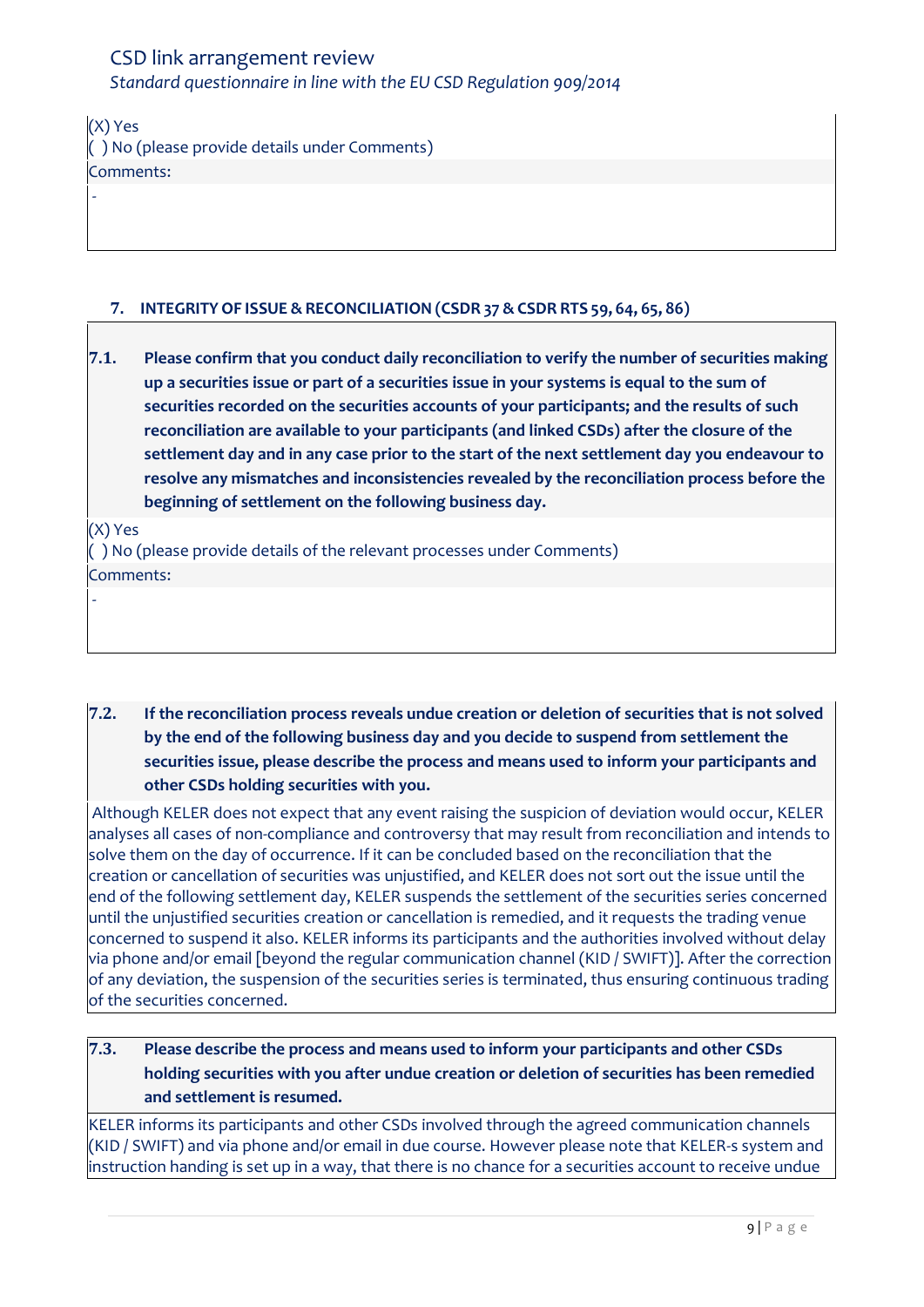securities.

# **7.4. Do you currently transmit to your participants (including other CSDs holding securities with you) information on the processing of corporate actions? If not, please describe under Comments the enhancements planned in this regard, as relevant.**

(X) Yes

 $( )$  No

Comments:

KELER sends notifications of upcoming CA events electronically in accordance with the contract/ Service Level Agreement concluded with the Participant.

### <span id="page-9-0"></span>**8. USE OF LEIS IN THE CSD SYSTEM (CSDR ITS 11.5 )**

**8.1. Do you identify CSDs, CSD participants, settlement banks and issuers (as per point CSDR ITS 11.5(d)) with LEIs in your system?** 

(X) Yes

( ) No

-

Comments:

# **8.2. In case the response to the first question in the section is "Yes", please describe your review processes to ensure issuers' LEIs are renewed annually?**

In line with the expectations of ESMA, after the CSDR license is received, KELER will validate that the LEIs provided by issuer participants are the identifiers of the appropriate legal entities and the identifiers are valid. KELER will send alert to issuer participants before the expiry date of LEI Codes and ask them to make the necessary steps for the renewal.

# **8.3. In case the response to the first question in the section is "Yes", please describe the actions you would take should an issuer fail to renew its LEI annually?**

Issuers with invalid LEI codes will cease to be eligible to use KELER's services till the renewal process has been taken place.

# <span id="page-9-1"></span>**9. SYSTEMS, COMMUNICATION ARRANGEMENTS, BUSINESS CONTINUITY AND RECOVERY PLANS (CSDR RTS 8.3, 69.1, 84.1(G) & 84.1(H) (II))**

# **9.1. Please describe the communication standards and procedures applicable to your settlement and other core systems.**

KELER provides electronic communication through:

its KID system (using ISO standard format messages)

• the SWIFT system (in line with the KELER SWIFT Rule Book)

or the interface available on the website of KELER (eKID)

# **9.2. Where SWIFT communication is not possible which alternative means of communication could be used between you and your participants (including other CSDs)?**

(X) Fax (Encrypted fax number: +36 1 352 1042)

(X) E-mail (Email address: accountmanagement@keler.hu; Correspondence is through forced TLS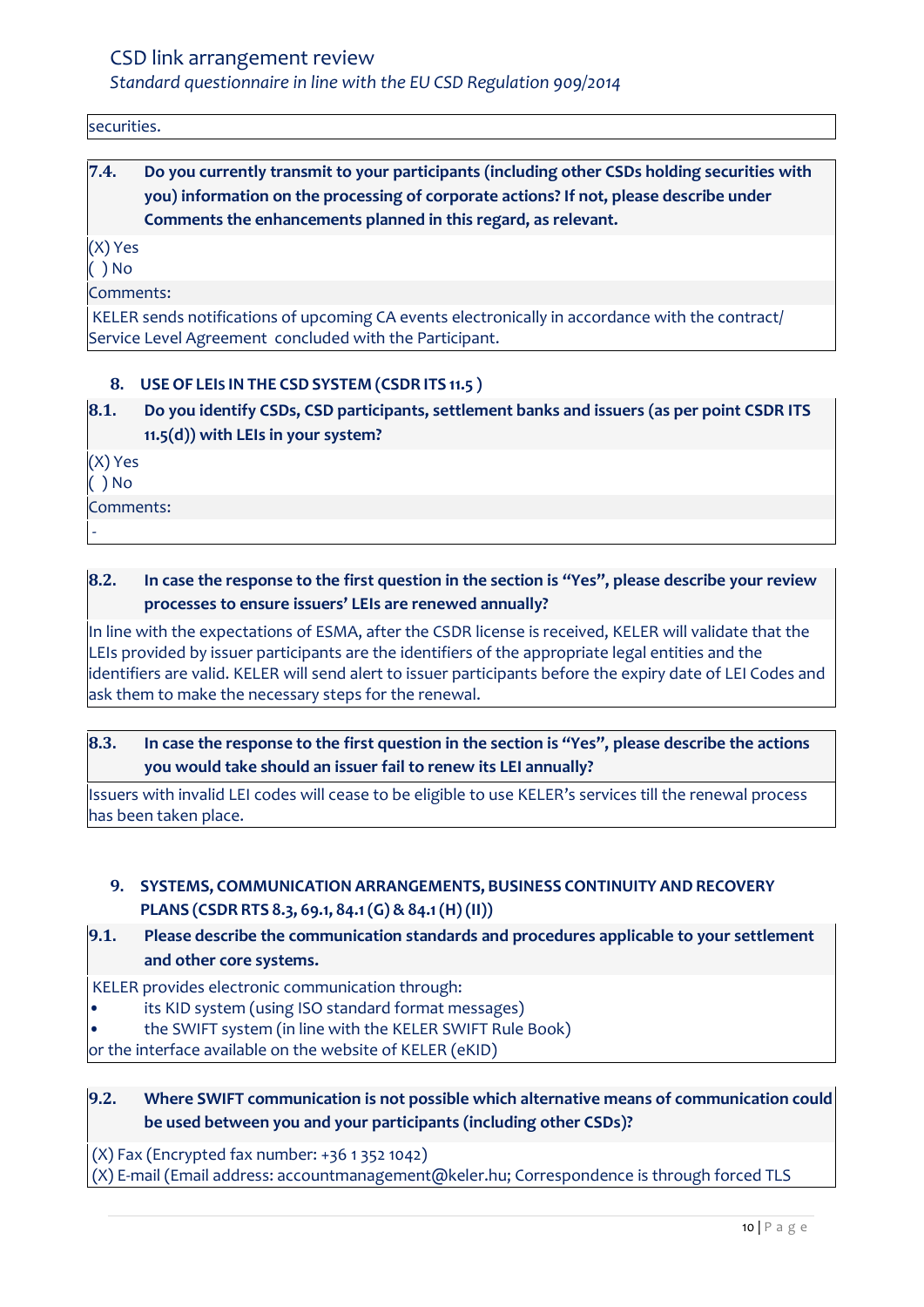# *Standard questionnaire in line with the EU CSD Regulation 909/2014*

connection, and files/mails can be sent in SMIME encrypted mail, or in AES 256 encrypted zip files. In the latter case it is recommended that sensitive data is stored in the encrypted zip only, additionally, the password should be of at least 12 characters, include special characters, and should be changed monthly. If any electronic communication client relationship system is not available, the participant acknowledges that in case of substituting email advice KELER is not liable for damage arising from sending unencrypted advice or forwarding the advice without digital authentication.) ( ) Other (please describe)

### **9.3. Do you have a business continuity plan which can you can share with us?**

(X) Yes

( ) No (please provide details under comments)

Please upload files here:

*[https://english.keler.hu/Key%20documents/Regulatory%20documents/Management%20of%20Extraordinary](https://english.keler.hu/Key%20documents/Regulatory%20documents/Management%20of%20Extraordinary%20Situations%20of%20KELER%20Group/) [%20Situations%20of%20KELER%20Group/](https://english.keler.hu/Key%20documents/Regulatory%20documents/Management%20of%20Extraordinary%20Situations%20of%20KELER%20Group/)*

Comments:

-

# **9.4. Recovery plan (CSDR 22.2, CSDR RTS 8.3)**

### **Does your CSD have a recovery plan?**

(X) Yes

( ) No (please provide details under comments)

Please upload files here or briefly describe measures your CSD could take that may have an impact on the linked CSD(s)

KELER's recovery plan prepares KELER for possible financial difficulties, system deteriorations and any pre plannable situation that can cause system and KELER downtime. The plan includes restoration scenarios in a timely manner. The plan is aligned with KELER's risk management framework. Through the recovery plan, KELER has set up a governance framework that detects a stress situation and ensures its operation in a crisis.

Comments:

-

**9.5. Please describe the media used to communicate with your participants (including other CSDs holding securities with you) on:**

**a) operational issues**

- **b) activation of business continuity plan**
- **c) operational issues being remedied, or plan being deactivated.**

a) SWIFT, KID, email, telephone and publication on our website

b) KID, email, telephone and publication on our website

c) KID, email, telephone and publication on our website

### **9.6. Please provide the contact details of the person who can be contacted in case of business contingency both within business hours and outside business hours.**

KELER Group contact details are: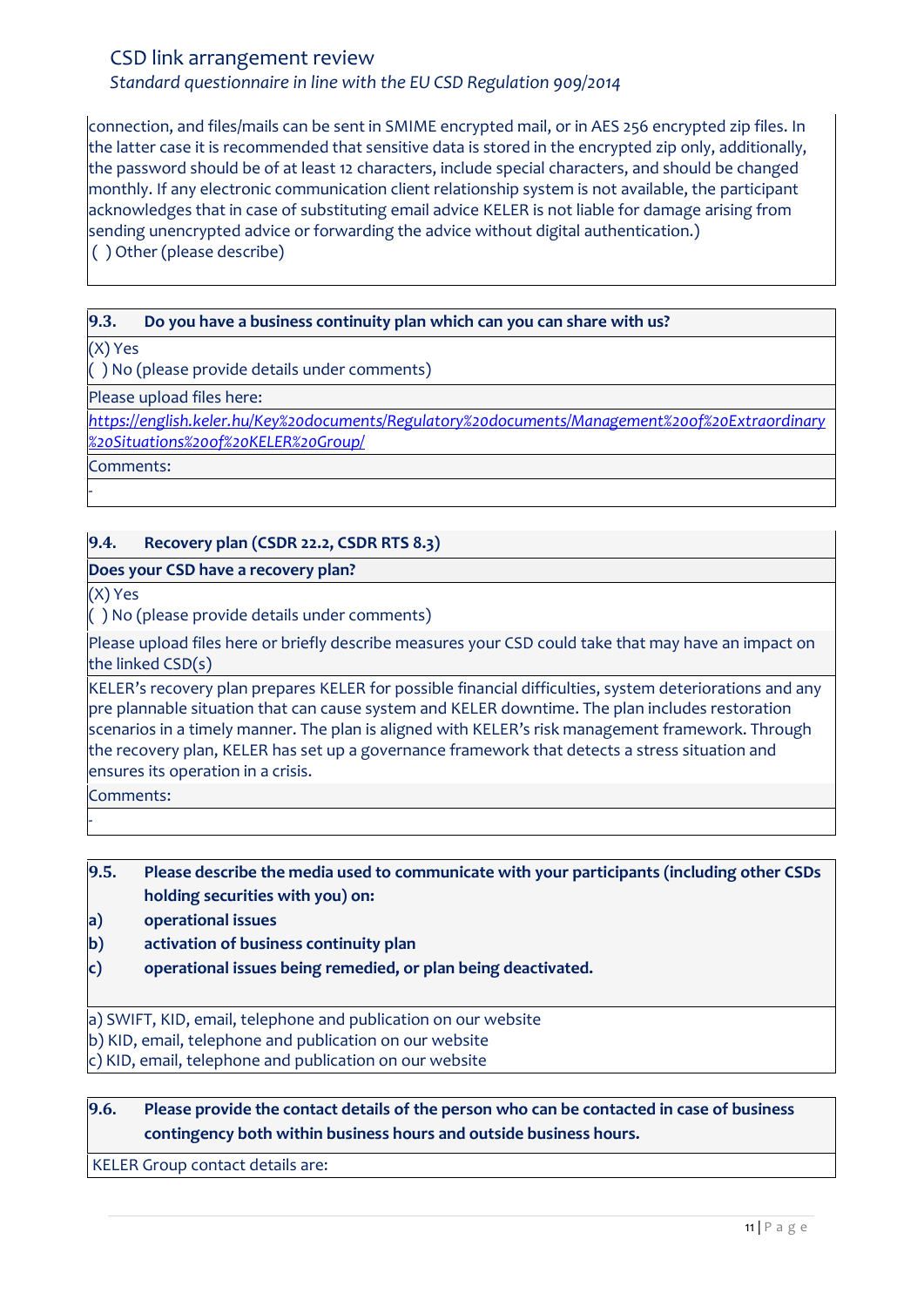### *Standard questionnaire in line with the EU CSD Regulation 909/2014*

KELER Group switchboard: (+36-1) 483-6100 KELER Group Service Desk phone number: (+36-1) 483-6120 KELER Group telefax number: (+36-1) 342–3539 KELER Group Service Desk e-mail[: servicedesk@keler.hu](mailto:servicedesk@keler.hu) KELER Group central e-mail: [keler@keler.hu](mailto:keler@keler.hu) [KELER Group contact list by departments](https://english.keler.hu/Contacts/Contact%20us/)

### <span id="page-11-0"></span>**10. SECURITIES SUBJECT TO IMMOBILISATION – ANSWER ONLY IF APPLICABLE (CSDR RTS 59.3)**

| $ 10.1.$ Please confirm that your vault security features include the following: |                                           |  |
|----------------------------------------------------------------------------------|-------------------------------------------|--|
| <b>Security Guards</b>                                                           | (X) Yes                                   |  |
|                                                                                  | $( )$ No                                  |  |
| 24-hour closed-circuit camera surveillance                                       | (X) Yes                                   |  |
|                                                                                  | $( )$ No                                  |  |
| Dual control over all activities                                                 | (X) Yes                                   |  |
|                                                                                  | ( ) No                                    |  |
| Monitoring of access via a log book                                              | (X) Yes                                   |  |
|                                                                                  | $()$ No                                   |  |
| <b>Alarms</b>                                                                    | (X) Yes                                   |  |
|                                                                                  | $( )$ No                                  |  |
| <b>Panic buttons</b>                                                             | (X) Yes                                   |  |
|                                                                                  | ( ) No                                    |  |
| <b>Movement detectors</b>                                                        | (X) Yes                                   |  |
|                                                                                  | $( )$ No                                  |  |
| <b>Timed locks</b>                                                               | (X) Yes                                   |  |
|                                                                                  | $( )$ No                                  |  |
| Fire suppression systems                                                         | (X) Yes                                   |  |
|                                                                                  | $( )$ No                                  |  |
| Flood control systems                                                            | (X) Yes                                   |  |
|                                                                                  | $( )$ No                                  |  |
| Earthquake-resistant structures                                                  | (X) Yes                                   |  |
|                                                                                  | $()$ No                                   |  |
| Other (please list additional features)                                          | Wall-drilling and wall-demolition sensors |  |
|                                                                                  |                                           |  |

|  | 10.2. Please state the location of the vault. |
|--|-----------------------------------------------|
|--|-----------------------------------------------|

The location of the vault is in the centre of Budapest (VIth district).

### **10.3. Do you have procedures and controls for physical transportation of securities?**

(X) Yes

( ) No

-

Comments:

# **10.4. Were there any exceptions for the vault safeguards noted in your last audit? If yes, please outline the exceptions and steps taken to rectify.**

( ) Yes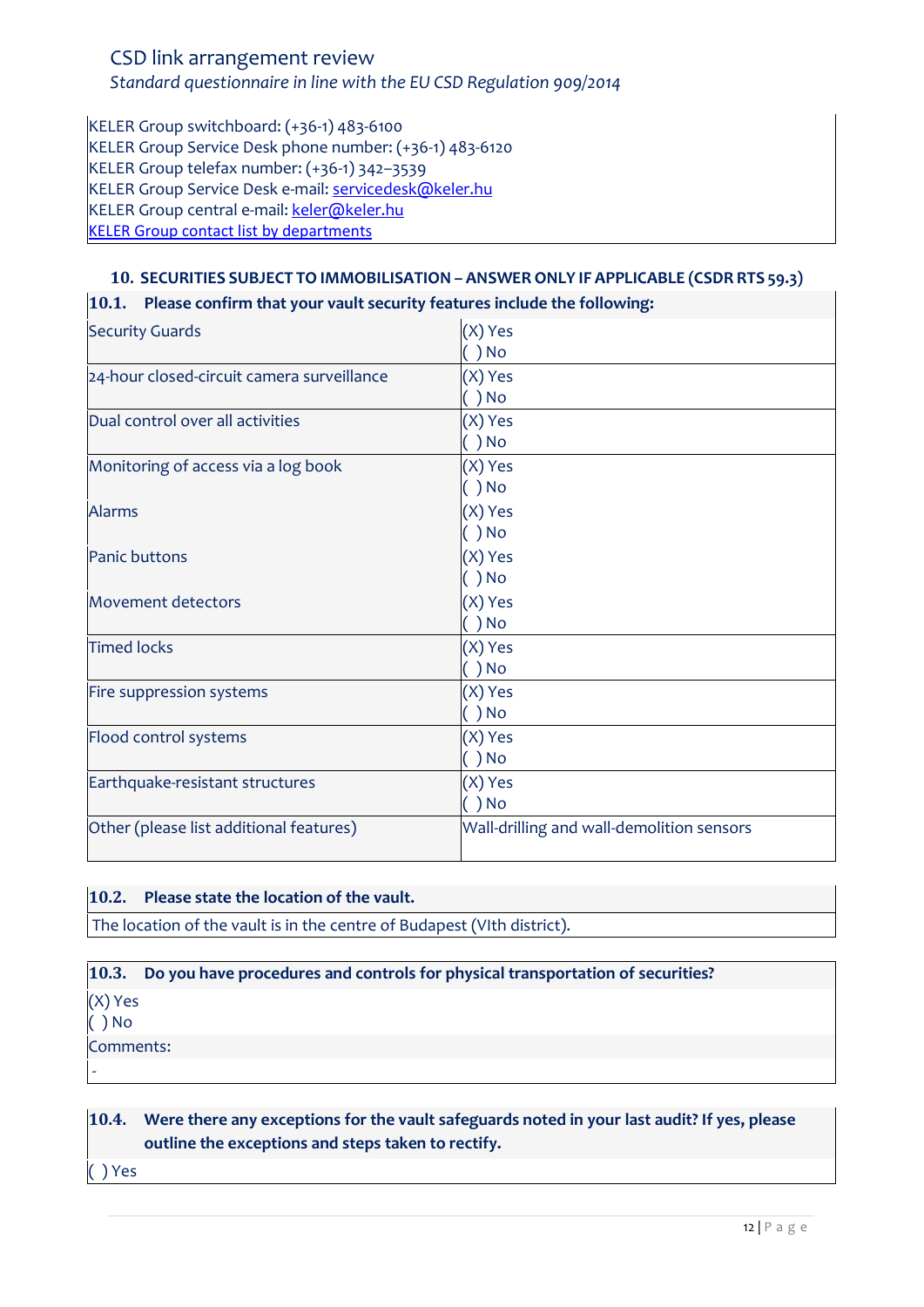(X) No Comments: -

**10.5. In the last 12 months, have you experienced any breaches in these safeguards? If yes, please describe how they were addressed / resolved?** ( ) Yes (X) No Comments: -

# **10.6. Do you outsource the safekeeping of physical assets? If "Yes" please provide further details under Comments.**

(X) Yes

( ) No

Comments:

The vault services are outsourced to an external bank, Erste Bank.

### **10.7. Please outline how you monitor vault capacity levels and advise what capacity the vault is operating to.**

The current capacity utilisation rate is 50%. On request the vault capacity can be increased. KELER Ltd. does annual inventory check for reconciliation and also on every delivery in, there is a capacity check done.

# **10.8. Please outline your Business Continuity Plan should the operation of your vault become impaired.**

We follow the provisions of our Business Continuity Plan (please refer to the point 8.3.).

# **10.9. How frequently are physical securities counted and reconciled with your records?**

( ) Quarterly ( ) Semi annually (X) Annually ( ) Other (please specify) Comments:

-

# <span id="page-12-0"></span>**11. ADDITIONAL NON-EU CSDQUESTIONS (CSDR RTS 84.1(B))**

**11.1. Financial soundness and audit (CSDR RTS 84.1 (b)- financial soundness)**

**Please enclose the latest internal, external and regulatory audits.**

*N/A, KELER is an EU CSD.*

**How frequently is your CSD's activities audited by your internal and external auditors, relevant authorities? Please provide the date of the last internal, external and regulatory audits.** Comments: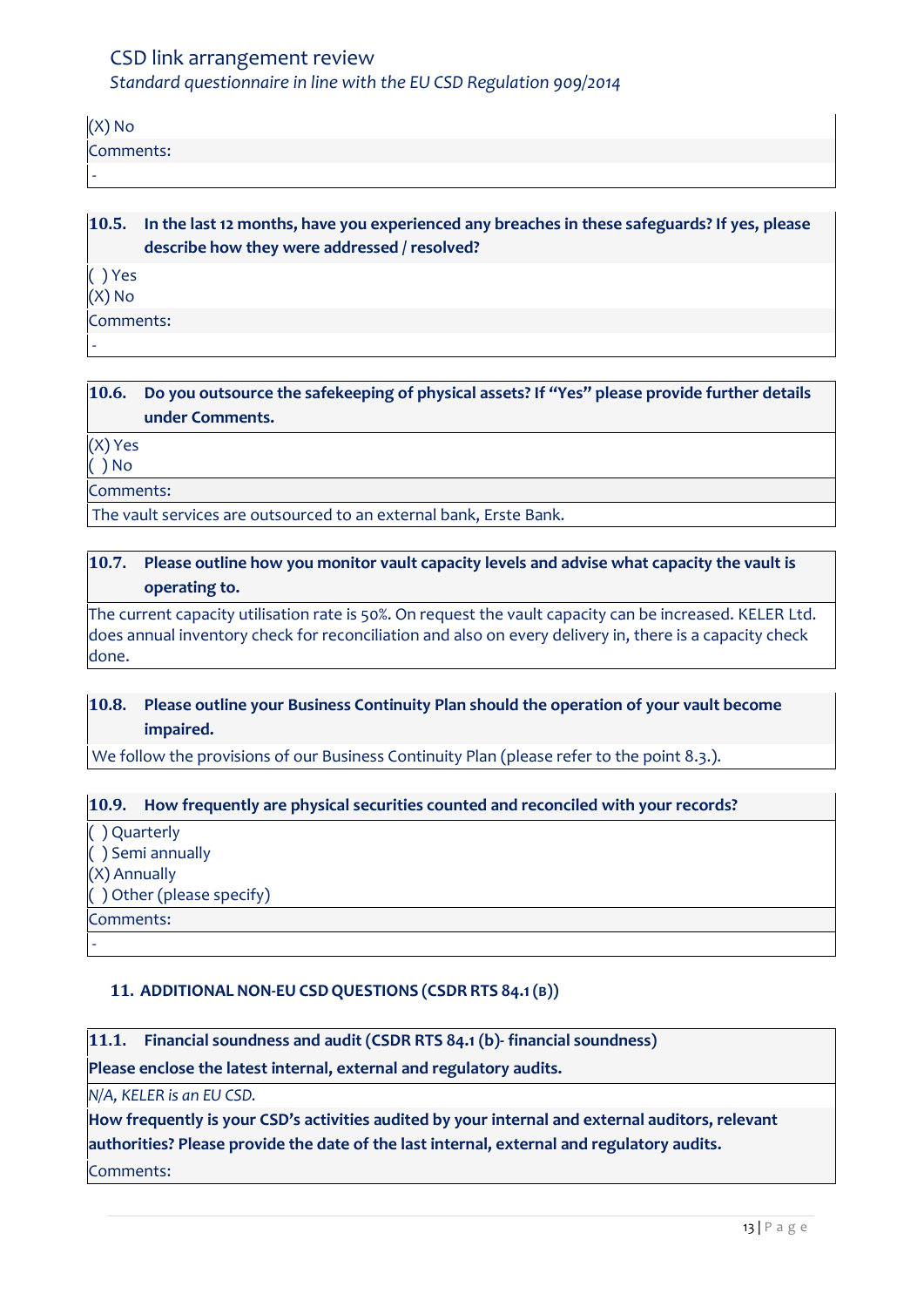*Standard questionnaire in line with the EU CSD Regulation 909/2014*

N/A, KELER is an EU CSD.

Please enclose your latest annual report in English including your latest financial figures

N/A, KELER is an EU CSD.

### **11.2. Governance (CSDR RTS 84.1 (b))**

**Please outline your governance arrangements** 

**The CSD with which an EU CSD has a link, should have the governance arrangements outlining the following:** 

**(a) the composition, role, responsibilities, procedures for appointment, performance assessment and accountability of the Board and of its committees;** 

**(b) the structure, role, responsibilities, procedures for appointment, performance assessment and accountability of the Management Committee;** 

**(c) the reporting lines between the Board & the Management Committee.**

**Please briefly explain the governance arrangements in place in your CSD in that respect.**

|  | N/A, KELER is an EU CSD. |  |
|--|--------------------------|--|
|  |                          |  |

Comments:

N/A, KELER is an EU CSD.

| Does your organisation have an internal Code of  | ) Yes |
|--------------------------------------------------|-------|
| Conduct?                                         | ) No  |
| Do you have a fraud prevention & insider dealing | ) Yes |
| Policy in place?                                 | ) No  |
| Do you have a Conflict of Interest Policy &      | ) Yes |
| Register in place?                               | ) No  |

### **11.3. Processing capacity (CSDR RTS 84.1 (b))**

**How often do you assess and test your capacity utilisation under stress conditions?** 

Comments:

( ) Annually

( ) Every two years

( ) Every three years

( ) Every four years or more

( ) Never

Please state your daily degree of capacity (percentage on average and at peak) utilisation with regard to:

| Settlement                 | % on average: |
|----------------------------|---------------|
|                            | % at peak:    |
| Asset servicing (corporate | % on average: |
| actions, income)           | % at peak:    |

# **11.4. Operational reliability (CSDR RTS 84.1 (b))**

**In the last 12 months have you had system outages or slowdowns that have impacted your ability to service your participants? If yes, please detail how many such events there have been.**

( ) Yes

( ) No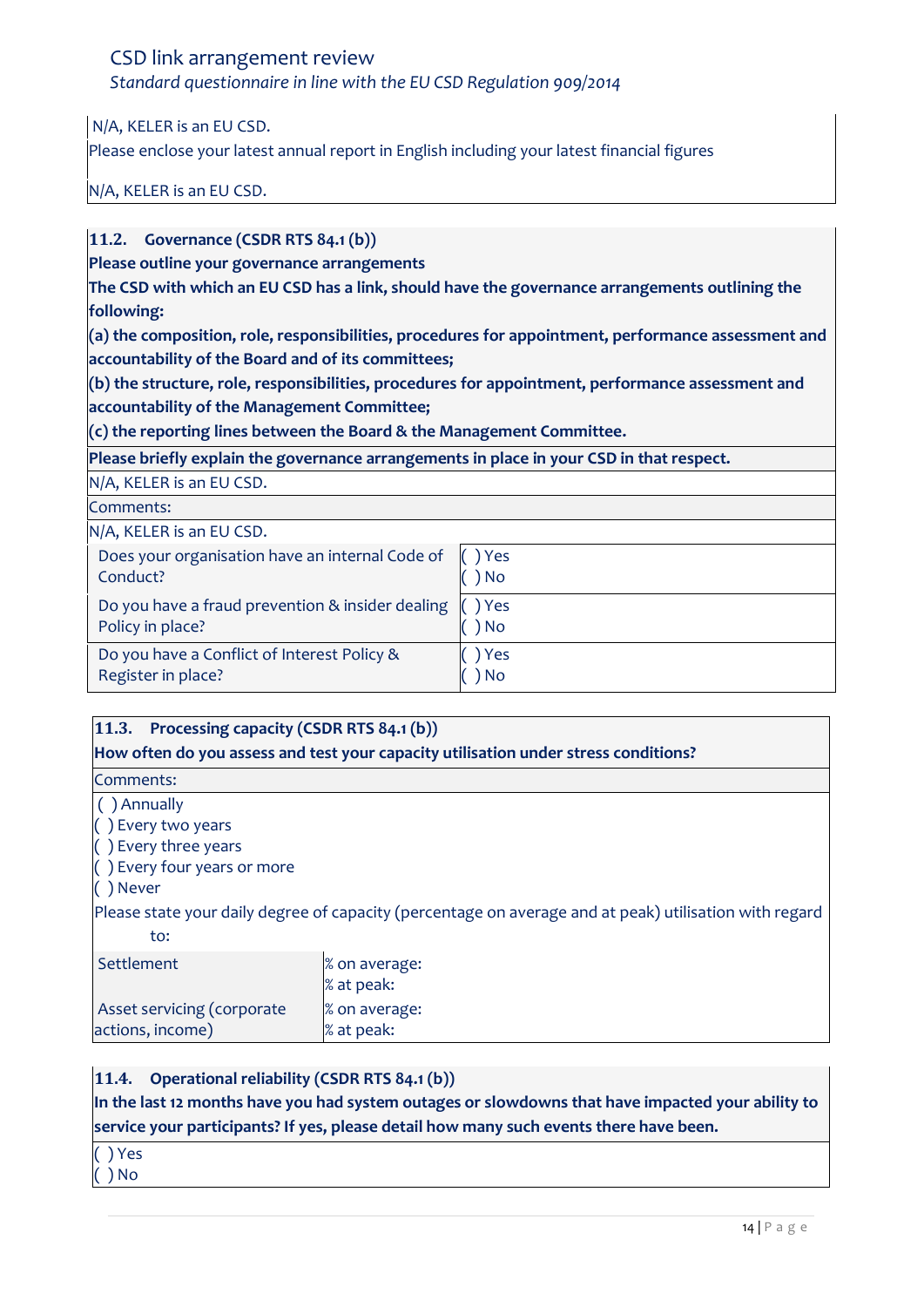*Standard questionnaire in line with the EU CSD Regulation 909/2014*

Comments:

**What has been your average settlement system uptime over the last 12 months?**

N/A, KELER is an EU CSD.

**Have you suffered any claims due to operational loss over the past 3 years? If so, please describe the case.**

N/A, KELER is an EU CSD.

### <span id="page-14-0"></span>**12. ANY ADDITIONAL COMMENT**

# **12.1. Please include any additional information and comment that are important in the context of the CSDR due diligence that could not fit under the questions above**

**Disclaimer**: Please note that KELER does not take any responsibility for the accuracy, content, completeness, legality, reliability of the information or for any kind of information error or omission in this Due Diligence Questionnaire.

No liability (whether direct, indirect, or consequential, in contract, tort or otherwise) will be assumed by KELER for any costs, expenses, losses or liabilities incurred in connection with the use of (or the inability to use) this Due Diligence Questionnaire.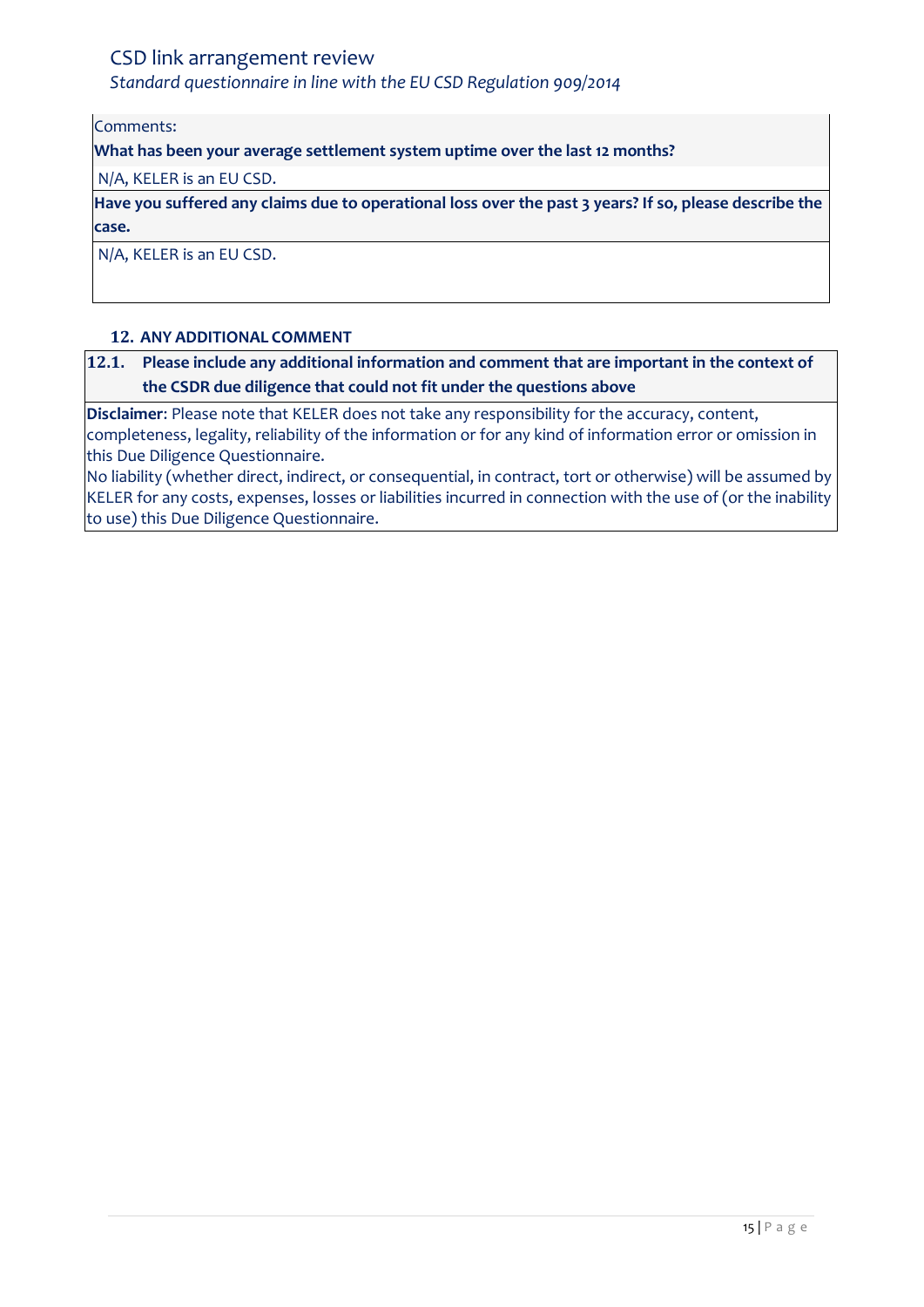ANNEX - EXTRACT OF THE RELEVANT ARTICLES

 $\mathbf{I}$ . CSD REGULATION (909/2014)<sup>3</sup>

#### *Article 37*

#### **Integrity of the issue**

<span id="page-15-1"></span><span id="page-15-0"></span>1. A CSD shall take appropriate reconciliation measures to verify that the number of securities making up a securities issue or part of a securities issue submitted to the CSD is equal to the sum of securities recorded on the securities accounts of the participants of the securities settlement system operated by the CSD and, where relevant, on owner accounts maintained by the CSD. Such reconciliation measures shall be conducted at least daily.

2. Where appropriate and if other entities are involved in the reconciliation process for a certain securities issue, such as the issuer, registrars, issuance agents, transfer agents, common depositories, other CSDs or other entities, the CSD and any such entities shall organise adequate cooperation and information exchange measures with each other so that the integrity of the issue is maintained.

3. Securities overdrafts, debit balances or securities creation shall not be allowed in a securities settlement system operated by a CSD.

4. ESMA shall, in close cooperation with the members of the ESCB, develop draft regulatory technical standards to specify the reconciliation measures a CSD is to take under paragraphs 1, 2 and 3.

ESMA shall submit those draft regulatory technical standards to the Commission by 18 June 2015.

Power is delegated to the Commission to adopt the regulatory technical standards referred to in the first subparagraph in accordance with Articles 10 to 14 of Regulation (EU) No 1095/2010.

#### *Article 38*

### **Protection of securities of participants and those of their clients**

1. For each securities settlement system it operates, a CSD shall keep records and accounts that shall enable it, at any time and without delay, to segregate in the accounts with the CSD, the securities of a participant from those of any other participant and, if applicable, from the CSD's own assets.

2. A CSD shall keep records and accounts that enable any participant to segregate the securities of the participant from those of the participant's clients.

3. A CSD shall keep records and accounts that enable any participant to hold in one securities account the securities that belong to different clients of that participant ('omnibus client segregation')

l

<sup>3</sup> https://eur-lex.europa.eu/legal-content/EN/TXT/?uri=CELEX%3A32014R0909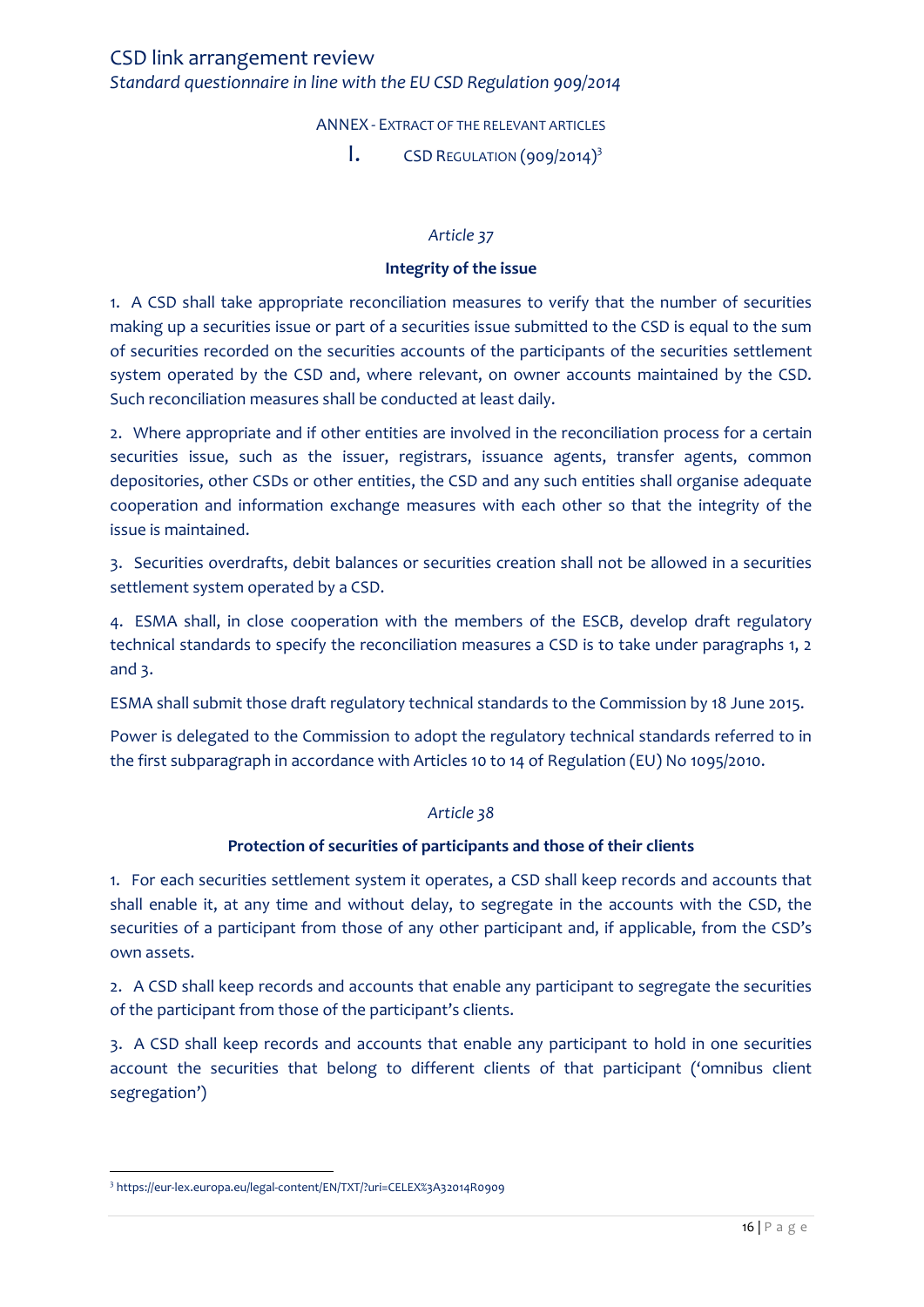*Standard questionnaire in line with the EU CSD Regulation 909/2014*

4. A CSD shall keep records and accounts that enable a participant to segregate the securities of any of the participant's clients, if and as required by the participant ('individual client segregation').

5. A participant shall offer its clients at least the choice between omnibus client segregation and individual client segregation and inform them of the costs and risks associated with each option.

However, a CSD and its participants shall provide individual clients segregation for citizens and residents of, and legal persons established in, a Member State where required under the national law of the Member State under which the securities are constituted as it stands at 17 September 2014. That obligation shall apply as long as the national law is not amended or repealed and its objectives are still valid.

6. CSDs and their participants shall publicly disclose the levels of protection and the costs associated with the different levels of segregation that they provide and shall offer those services on reasonable commercial terms. Details of the different levels of segregation shall include a description of the main legal implications of the respective levels of segregation offered, including information on the insolvency law applicable in the relevant jurisdictions.

7. A CSD shall not use for any purpose securities that do not belong to it. A CSD may however use securities of a participant where it has obtained that participant's prior express consent. The CSD shall require its participants to obtain any necessary prior consent from their clients.

### *Article 39*

### **Settlement finality**

1. A CSD shall ensure that the securities settlement system it operates offers adequate protection to participants. Member States shall designate and notify the securities settlement systems operated by CSDs according to the procedures referred to in point (a) of Article 2 of Directive 98/26/EC.

2. A CSD shall ensure that each securities settlement system that it operates defines the moments of entry and of irrevocability of transfer orders in that securities settlement system in accordance with Articles 3 and 5 of Directive 98/26/EC.

3. A CSD shall disclose the rules governing the finality of transfers of securities and cash in a securities settlement system.

4. Paragraphs 2 and 3 shall apply without prejudice to the provisions applicable to CSD links, and without prejudice to paragraph 8 of Article 48.

5. A CSD shall take all reasonable steps to ensure that, in accordance with the rules referred to in paragraph 3, finality of transfers of securities and cash referred to in paragraph 3 is achieved either in real time or intra-day and in any case no later than by the end of the business day of the actual settlement date.

6. Where the CSD offers the services referred to in Article 40(2), it shall ensure that the cash proceeds of securities settlements shall be available for recipients to use no later than by the end of the business day of the intended settlement date.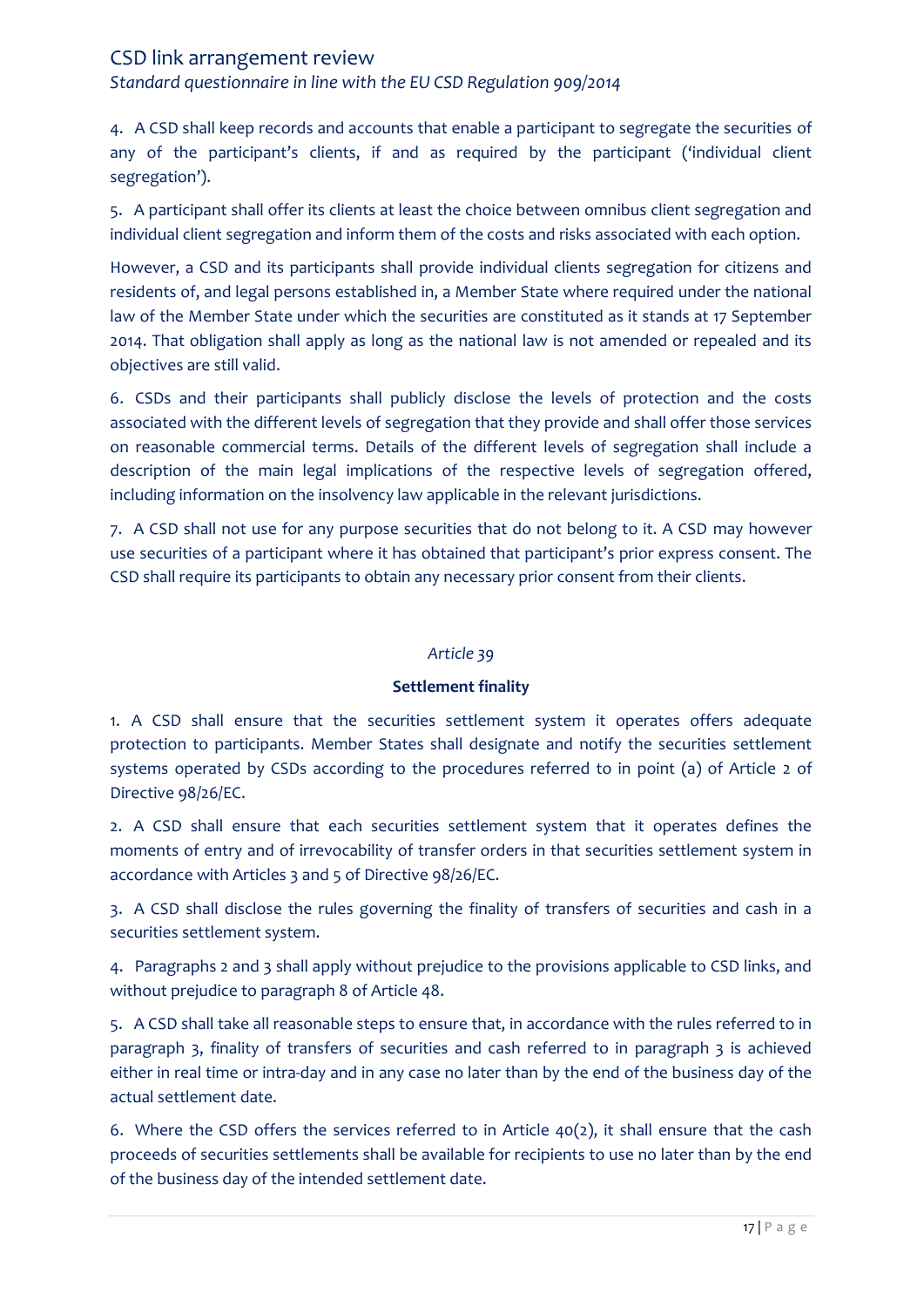7. All securities transactions against cash between direct participants in a securities settlement system operated by a CSD and settled in that securities settlement system shall be settled on a DVP basis.

### *Article 48*

### **CSD links**

1. Before establishing a CSD link and on an ongoing basis once the CSD link is established, all CSDs concerned shall identify, assess, monitor and manage all potential sources of risk for themselves and for their participants arising from the CSD link and take appropriate measures to mitigate them.

2. CSDs that intend to establish links shall submit an application for authorisation to the competent authority of the requesting CSD as required under point (e) of Article 19(1) or notify the competent and relevant authorities of the requesting CSD as required under Article 19(5).

3. A link shall provide adequate protection to the linked CSDs and their participants, in particular as regards possible credits taken by CSDs and the concentration and liquidity risks as a result of the link arrangement.

A link shall be supported by an appropriate contractual arrangement that sets out the respective rights and obligations of the linked CSDs and, where necessary, of the CSDs' participants. A contractual arrangement with cross-jurisdictional implications shall provide for an unambiguous choice of law that govern each aspect of the link's operations.

4. In the event of a provisional transfer of securities between linked CSDs, retransfer of securities prior to the first transfer becoming final shall be prohibited.

5. A CSD that uses an indirect link or an intermediary to operate a CSD link with another CSD shall measure, monitor, and manage the additional risks arising from the use of that indirect link or intermediary and take appropriate measures to mitigate them.

6. Linked CSDs shall have robust reconciliation procedures to ensure that their respective records are accurate.

7. Links between CSDs shall permit DVP settlement of transactions between participants in linked CSDs, where practical and feasible. Detailed reasons for any CSD link not allowing for DVP settlement shall be notified to the relevant and competent authorities.

8. Interoperable securities settlement systems and CSDs, which use a common settlement infrastructure shall establish identical moments of:

- (a) entry of transfer orders into the system;
- (b) irrevocability of transfer orders.

The securities settlement systems and CSDs referred to in the first subparagraph shall use equivalent rules concerning the moment of finality of transfers of securities and cash.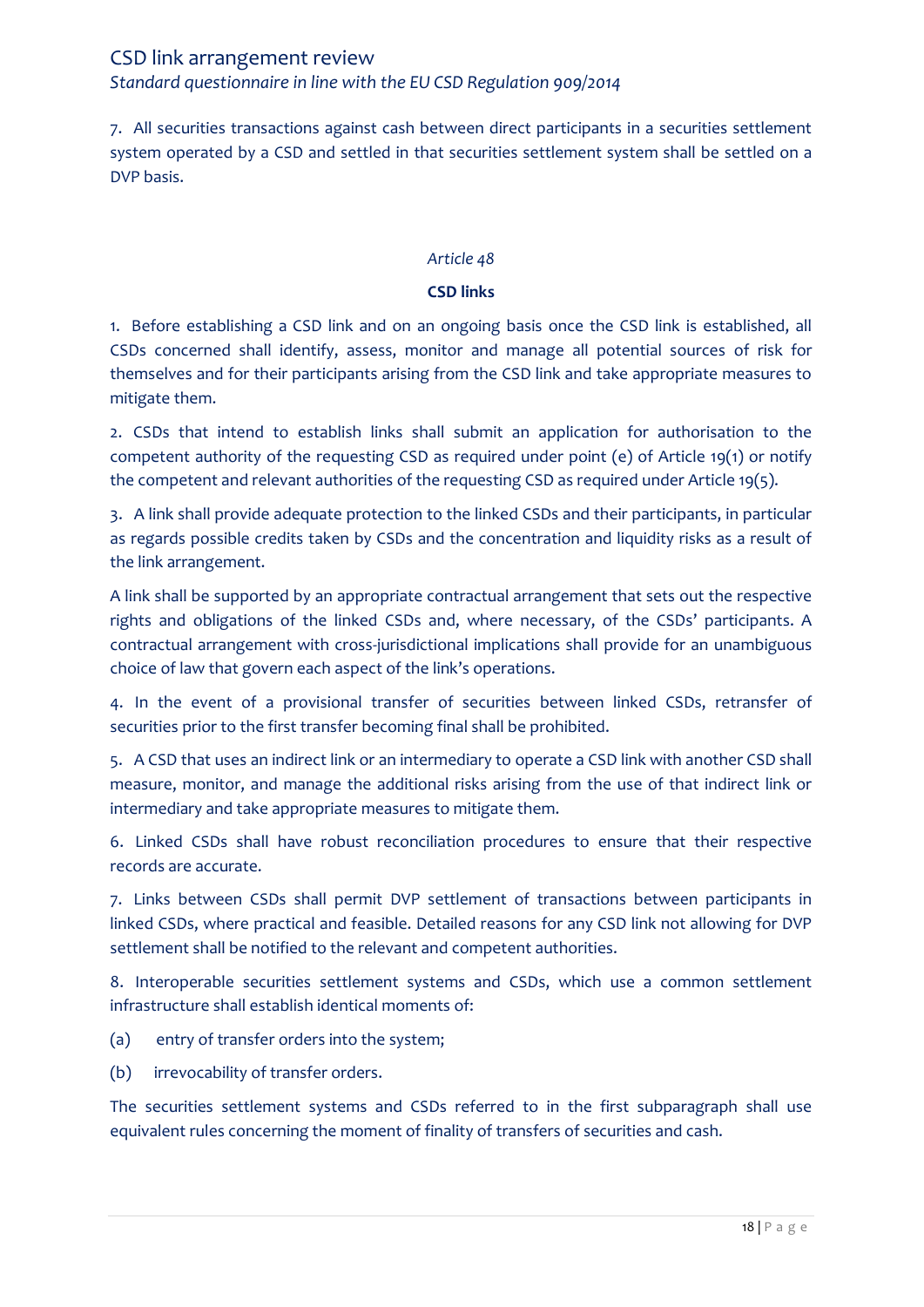*Standard questionnaire in line with the EU CSD Regulation 909/2014*

9. By 18 September 2019 all interoperable links between CSDs operating in Member States shall be, where applicable, DVP-settlement supporting links.

10. ESMA shall, in close cooperation with the members of the ESCB, develop draft regulatory technical standards to specify the conditions provided for in paragraph 3 under which each type of link arrangement provides for adequate protection of the linked CSDs and of their participants, in particular where a CSD intends to participate in the securities settlement system operated by another CSD, the monitoring and managing of additional risks referred to in paragraph 5 arising from the use of intermediaries, the reconciliation methods referred to in paragraph 6, the cases where DVP settlement through CSD links is practical and feasible as provided for in paragraph 7 and the methods of assessment thereof.

ESMA shall submit those draft regulatory technical standards to the Commission by 18 June 2015.

Powers is delegated to the Commission to adopt the regulatory technical standards referred to in the first subparagraph in accordance with Articles 10 to 14 of Regulation (EU) No 1095/2010.

# II. RTS - DELEGATED REGULATION 2017/392<sup>4</sup>

### *Article 8*

### **Financial reports, business plan, and recovery plan**

<span id="page-18-0"></span>1. An application for authorisation shall include the following financial and business information to enable the competent authority to assess compliance of the applicant CSD with Articles 44, 46 and 47 of Regulation (EU) No 909/2014:

- (a)financial reports including a complete set of financial statements for the preceding three years, and the statutory audit report on the annual and consolidated financial statements within the meaning of Directive 2006/43/EC of the European Parliament and of the Council  $\binom{6}{2}$ , for the preceding three years;
- (b)where the applicant CSD is audited by an external auditor, the name and the national registration number of the external auditor;
- (c)a business plan, including a financial plan and an estimated budget that foresees various business scenarios for the services provided by the applicant CSD, over a reference period of at least three years;
- (d) any plan for the establishment of subsidiaries and branches and their location;
- (e)a description of the business activities that the applicant CSD plans to carry out, including the business activities of any subsidiaries or branches of the applicant CSD.

 $\overline{a}$ 4 [https://eur-lex.europa.eu/legal-content/EN/TXT/?uri=uriserv:OJ.L\\_.2017.065.01.0048.01.ENG&toc=OJ:L:2017:065:TOC\)](https://eur-lex.europa.eu/legal-content/EN/TXT/?uri=uriserv:OJ.L_.2017.065.01.0048.01.ENG&toc=OJ:L:2017:065:TOC)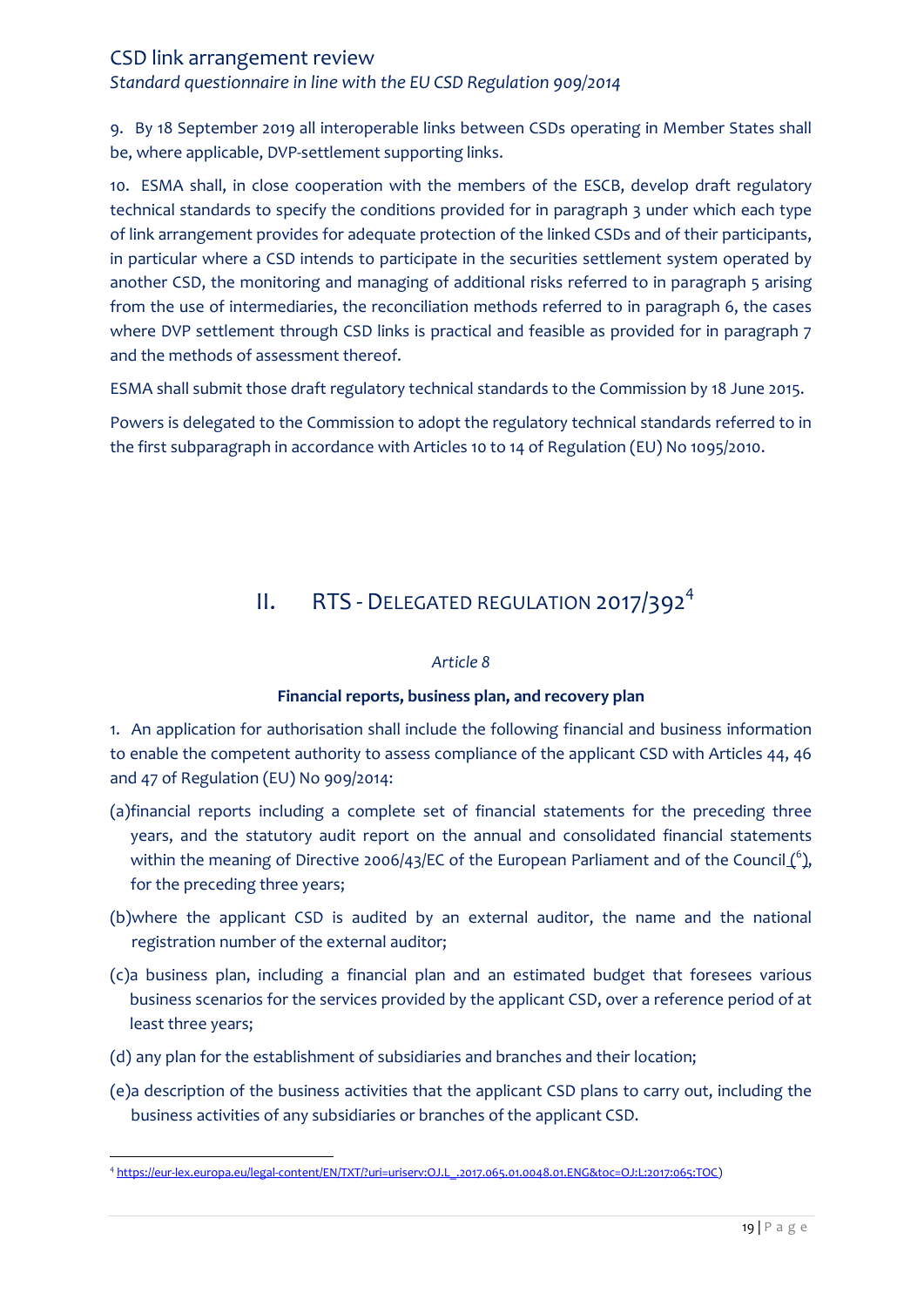### *Standard questionnaire in line with the EU CSD Regulation 909/2014*

2. Where historical financial information referred to in point (a) of paragraph 1 is not available, an application for authorisation shall include the following information about the applicant CSD:

- (a)evidence that demonstrates sufficient financial resources during six months after the granting of an authorisation;
- (b) an interim financial report;
- (c)statements concerning the financial situation of the applicant CSD, including a balance sheet, income statement, changes in equity and in cash flows and a summary of accounting policies and other relevant explanatory notes;
- (d)audited annual financial statements of any parent undertaking for the three financial years preceding the date of the application.

# 3. **The application shall include a description of an adequate recovery plan to ensure continuity of the applicant CSD's critical operations referred to in Article 22(2) of Regulation (EU) No 909/2014 including:**

- (a) a summary that provides an overview of the plan and its implementation;
- (b)the identification of the critical operations of the applicant CSD, stress scenarios and events triggering recovery, and a description of recovery tools to be used by the applicant CSD;
- (c)an assessment of any impact of the recovery plan on stakeholders that are likely to be affected by its implementation;
- (d)an assessment of the legal enforceability of the recovery plan that takes account of any legal constraints imposed by Union, national or third country legislation.

# *Article 25*

### **Integrity of the issue**

An application for authorisation shall include information concerning the applicant CSD's rules and procedures for ensuring the integrity of securities issues referred to in Article 37 of Regulation (EU) No 909/2014 and Chapter IX of this Regulation.

### *Article 26*

### **Protection of participants' and their clients' securities**

An application for authorisation shall include the following information concerning the measures put in place to protect the securities of the applicant CSD's participants and those of their clients in accordance with Article 38 of Regulation (EU) No 909/2014:

- (a)the rules and procedures to reduce and manage the risks associated with the safekeeping of securities;
- (b)a detailed description of the different levels of segregation offered by the applicant CSD, a description of the costs associated with each level, the commercial terms on which they are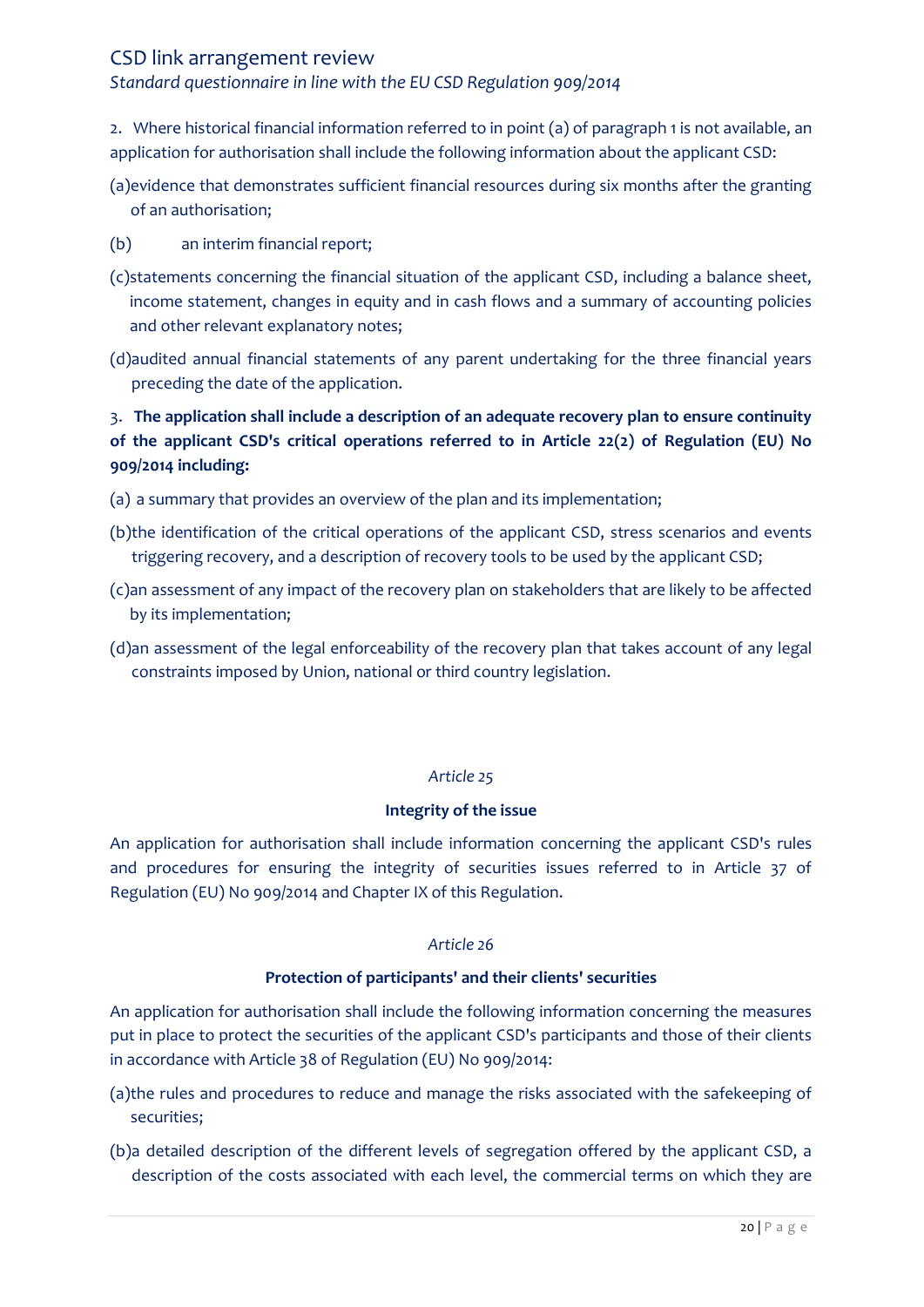### *Standard questionnaire in line with the EU CSD Regulation 909/2014*

offered, their main legal implications and the applicable insolvency law;

(c)the rules and procedures for obtaining the consents referred to in Article 38(7) of Regulation (EU) No 909/2014.

#### *Article 27*

#### **Settlement finality**

An application for authorisation shall contain information concerning the rules on settlement finality put in place by the applicant CSD in accordance with Article 39 of Regulation (EU) No 909/2014.

#### *Article 36*

### **CSD links**

Where the applicant CSD has established or intends to establish CSD links, the application for authorisation shall contain the following information:

- (a)a **description of the CSD links** accompanied by assessments of potential sources of risks arising from those link arrangements by the applicant CSD;
- (b)the **expected or actual settlement volumes and values** of the settlement performed within the CSD links;
- (c)the **procedures concerning the identification, assessment, monitoring and management of all potential sources of risk** for the applicant CSD and for its participants arising from the link arrangement and the appropriate measures put in place to mitigate them;
- (d)an assessment of the applicability **of insolvency laws applicable** to the operation of a CSD link and their implications for the applicant CSD;
- (e)other relevant information requested by the competent authority for assessing the compliance of CSD links with the requirements provided in Article 48 of Regulation (EU) No 909/2014 and Chapter XII of this Regulation.

#### *Article 59*

#### **General reconciliation measures**

1. A CSD shall perform the reconciliation measures referred to in Article 37(1) of Regulation (EU) No 909/2014 for each securities issue recorded in securities accounts centrally and not centrally maintained by the CSD.

The CSD shall compare the previous end-of-day balance with all the settlements processed during the day and the current end-of-day balance for each securities issue and securities account centrally or not centrally maintained by the CSD.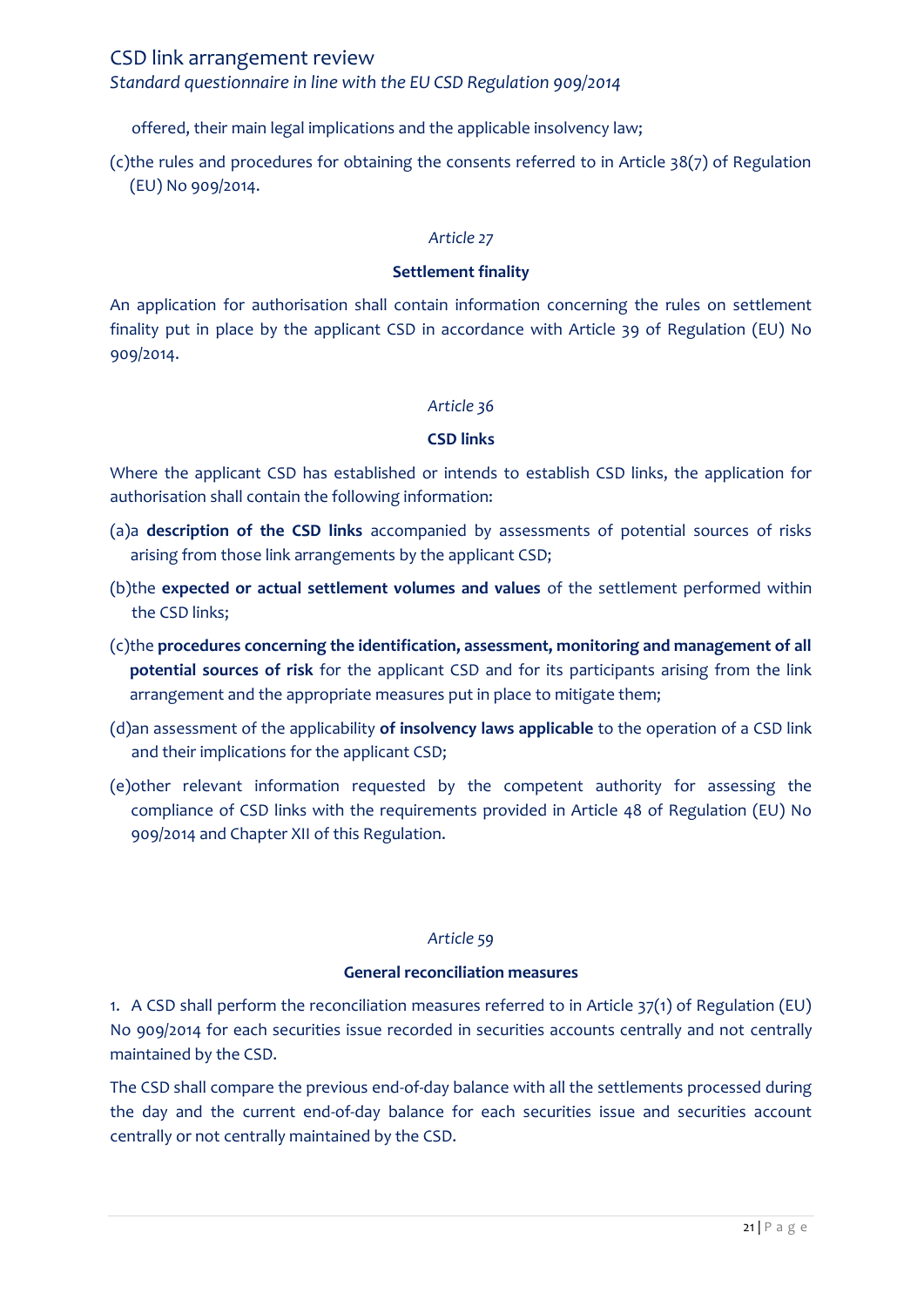*Standard questionnaire in line with the EU CSD Regulation 909/2014*

A CSD shall use double-entry accounting, according to which for each credit entry made on a securities account maintained by the CSD, centrally or not centrally, there is a corresponding debit entry on another securities account maintained by the same CSD.

2. The audits referred to in Article 26(6) of Regulation (EU) No 909/2014 shall ensure that the records of a CSD related to securities issues are accurate, and that its reconciliation measures referred to in Article 37(1) of Regulation (EU) No 909/2014 and the measures concerning cooperation and exchanges of information with third parties related to reconciliation referred to in Article 37(2) of Regulation (EU) No 909/2014 are adequate.

3. **Where the reconciliation process concerns securities subject to immobilisation, a CSD shall put in place adequate measures to protect the physical securities from theft, fraud, and destruction. Those measures shall at least include the use of vaults whose design and location ensure a high level of protection against floods, earthquakes, fire and other disasters.**

4. Audits referred to in Article 26(6) of Regulation (EU) No 909/2014 with respect to the vaults, including physical inspections, shall be performed at least annually. The CSD shall share the results of those audit controls with the competent authority.

#### *Article 60*

#### **Reconciliation measures for corporate actions**

1. A CSD shall not determine the entitlements to the proceeds of a corporate action on stock that would change the balance of securities accounts maintained by the CSD until the reconciliation measures specified in Article 59 and in Articles 61, 62 and 63 are completed.

2. When a corporate action has been processed, a CSD shall ensure that all securities accounts maintained by the CSD, centrally or not centrally, are updated.

### *Article 64*

### **Additional measures where other entities are involved in the reconciliation process**

1. A CSD shall review at least annually its cooperation and information exchange measures with other entities referred to in Articles 61, 62 and 63. This review may be conducted in parallel with a review of the CSD link arrangements. When required by the competent authority, the CSD shall implement other cooperation and information exchange measures in addition to those specified in this Regulation.

2. When a CSD establishes links, they shall comply with the additional requirements provided in Article 86.

3. A CSD shall require its participants to reconcile their records with the information received from that CSD on a daily basis.

4. For the purposes of paragraph 3, the CSD shall provide participants on a daily basis the following information specified for each securities account and for each securities issue:

(a)the aggregated balance of a securities account at the beginning of the respective business day;

(b)the individual transfers of securities in or from a securities account during the respective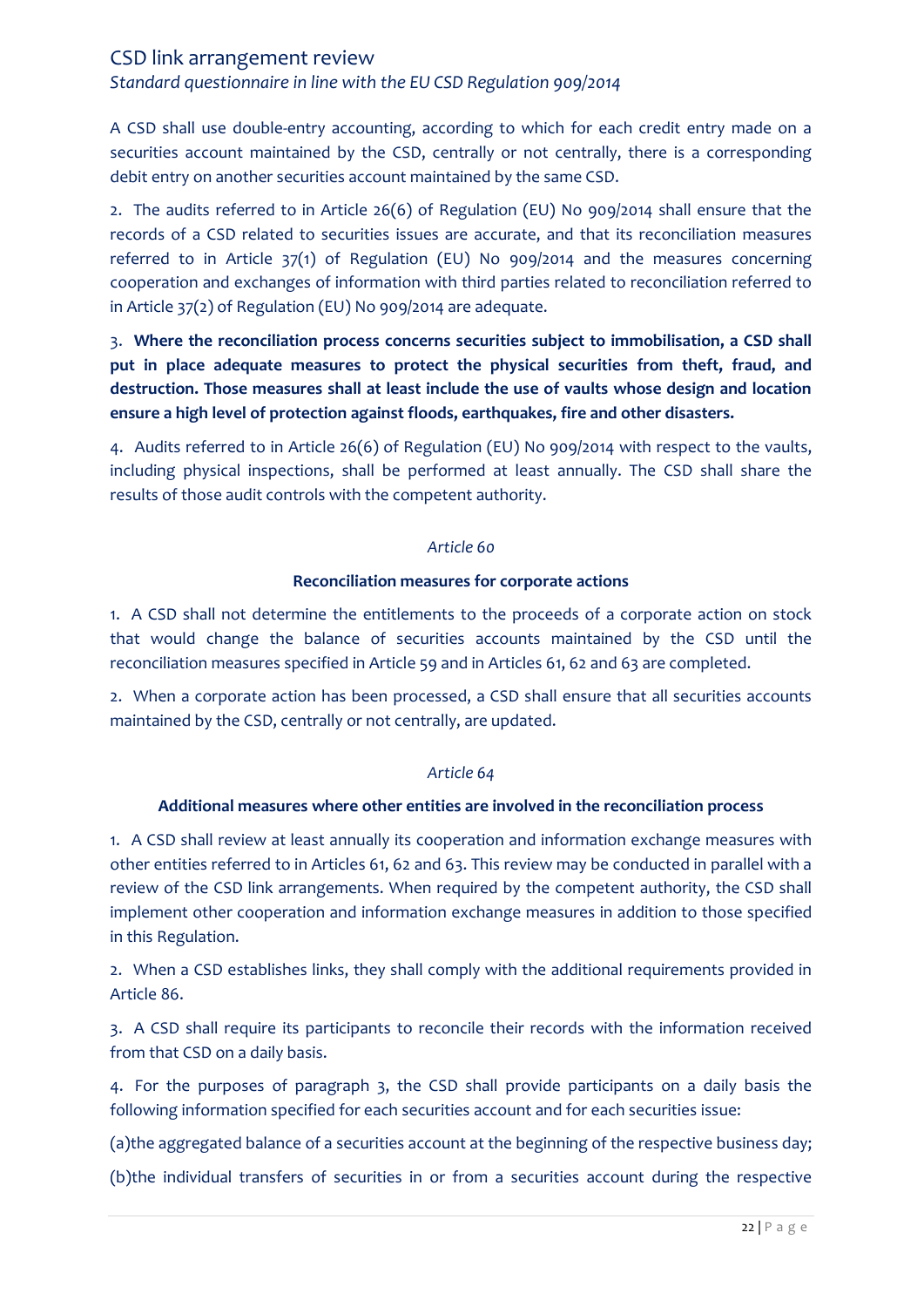*Standard questionnaire in line with the EU CSD Regulation 909/2014*

business day;

(c)the aggregated balance of a securities account at the end of the respective business day.

The CSD shall provide the information referred to in the first subparagraph at the request of other holders of securities accounts maintained by the CSD, centrally or not centrally, where that information is necessary for the reconciliation of those holders' records with the records of the CSD.

5. A CSD shall ensure that, upon its request, its participants, other holders of accounts in the CSD and the account operators provide the CSD with the information that the CSD deems necessary to ensure the integrity of the issue, in particular to solve any reconciliation problems.

For the purposes of this paragraph, 'account operator' shall mean an entity that is contracted by a CSD to record book entries into its securities accounts.

### *Article 65*

### **Problems related to reconciliation**

1. A CSD shall analyse any mismatches and inconsistencies resulting from the reconciliation process and endeavour to solve them before the beginning of settlement on the following business day.

2. Where the reconciliation process reveals an undue creation or deletion of securities, and the CSD fails to solve this problem by the end of the following business day, the CSD shall suspend the securities issue for settlement until the undue creation or deletion of securities has been remedied.

3. In the event of suspension of the settlement, the CSD shall inform without undue delay its participants, competent authority, relevant authorities and all other entities involved in the reconciliation process referred to in Articles 61, 62 and 63.

4. The CSD shall take without undue delay all the necessary measures to remedy the undue creation or deletion of securities and shall inform its competent authority and relevant authorities with regard to the measures taken.

5. The CSD shall inform without undue delay its participants, competent authority, relevant authorities and the other entities involved in the reconciliation process that are referred to in Articles 61, 62 and 63, when the undue creation or deletion of securities has been remedied.

6. Where a securities issue is suspended from settlement, the settlement discipline measures set out in Article 7 of Regulation (EU) No 909/2014 shall not apply in relation to that securities issue for the period of suspension.

7. The CSD shall resume settlement as soon as the undue creation or deletion of securities has been remedied.

8. Where the number of instances of undue creation or deletion of securities referred to in paragraph 2 is higher than five per month, the CSD shall send within one month the competent authority and the relevant authorities a proposed plan of measures for mitigating the occurrence of similar instances. The CSD shall update the plan and shall provide a report on its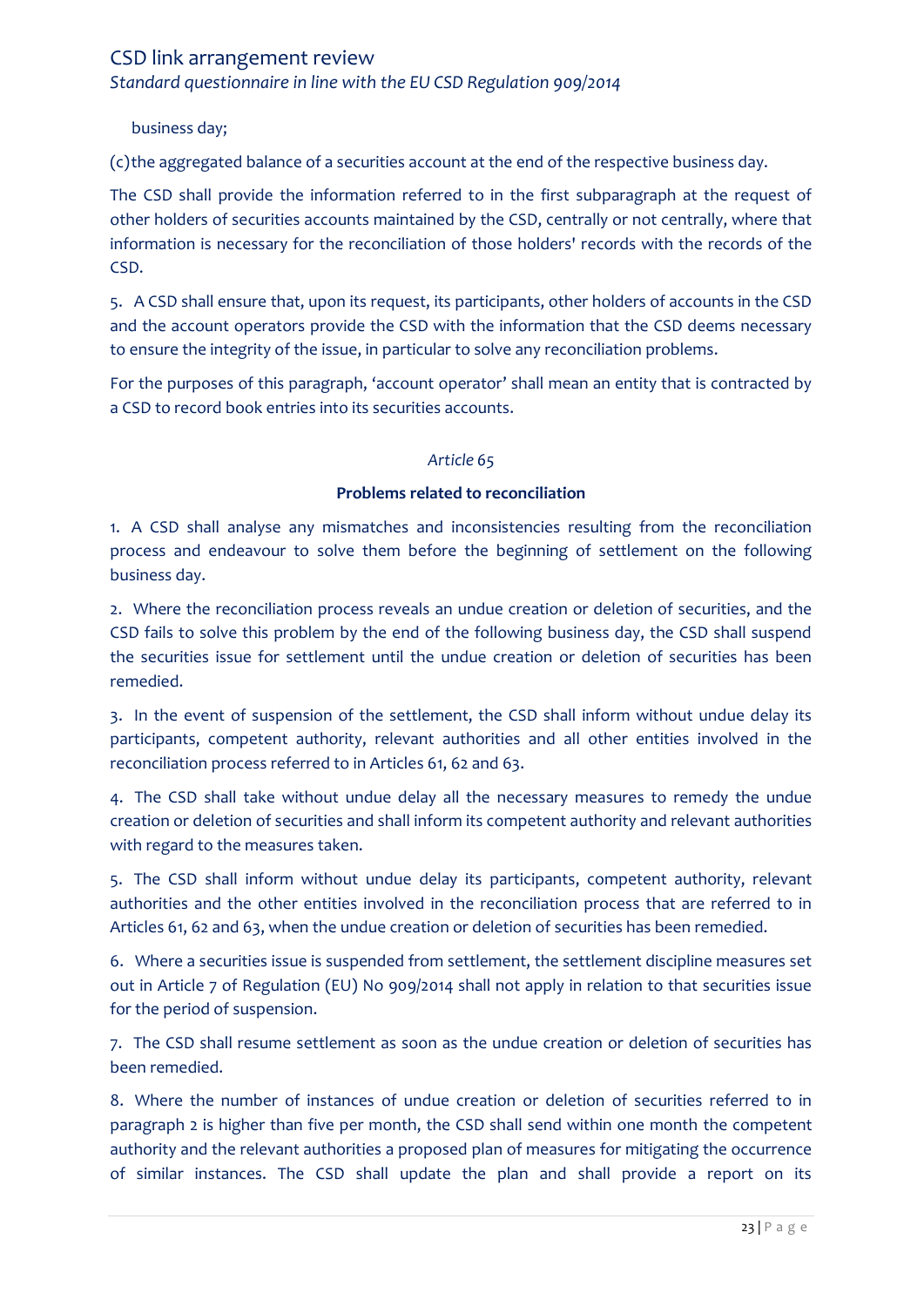implementation to the competent authority and the relevant authorities on a monthly basis, until the number of instances referred to in paragraph 2 falls below five per month.

### *Article 69*

### **Operational risks that may be posed by other CSDs or market infrastructures**

# 1. **A CSD shall ensure that its systems and communication arrangements with other CSDs or market infrastructures are reliable, secure and designed to minimise operational risks.**

2. Any arrangement that a CSD enters into with another CSD or another market infrastructures shall provide that:

- (a)the other CSD or other financial market infrastructure discloses to the CSD any critical service provider on which the other CSD or market infrastructure relies;
- (b)the governance arrangements and management processes in the other CSD or other market infrastructure do not affect the smooth provision of services by the CSD, including the riskmanagement arrangements and the non-discriminatory access conditions.

#### *Article 70*

### **Operational risk-management system and framework**

1. As part of the policies, procedures and systems referred to in Article 47, a CSD shall have in place a well-documented framework for the management of operational risk with clearly assigned roles and responsibilities. A CSD shall have appropriate IT systems, policies, procedures and controls to identify, measure, monitor, report on and mitigate its operational risk.

2. The management body and the senior management of a CSD shall determine, implement and monitor the risk-management framework for operational risks referred to in paragraph 1, identify all of the CSD's exposures to operational risk and track relevant operational risk data, including any cases where material data is lost.

3. A CSD shall define and document clear operational reliability objectives, including operational performance objectives and committed service-level targets for its services and securities settlement systems. It shall have policies and procedures in place to achieve those objectives.

4. A CSD shall ensure that its operational performance objectives and service-level targets referred to in paragraph 3 include both qualitative and quantitative measures of operational performance.

5. A CSD shall regularly monitor and assess whether its established objectives and service-level targets are met.

6. A CSD shall have rules and procedures in place that ensure that the performance of its securities system is reported regularly to senior management, members of the management body, relevant committees of the management body, user committees and the competent authority.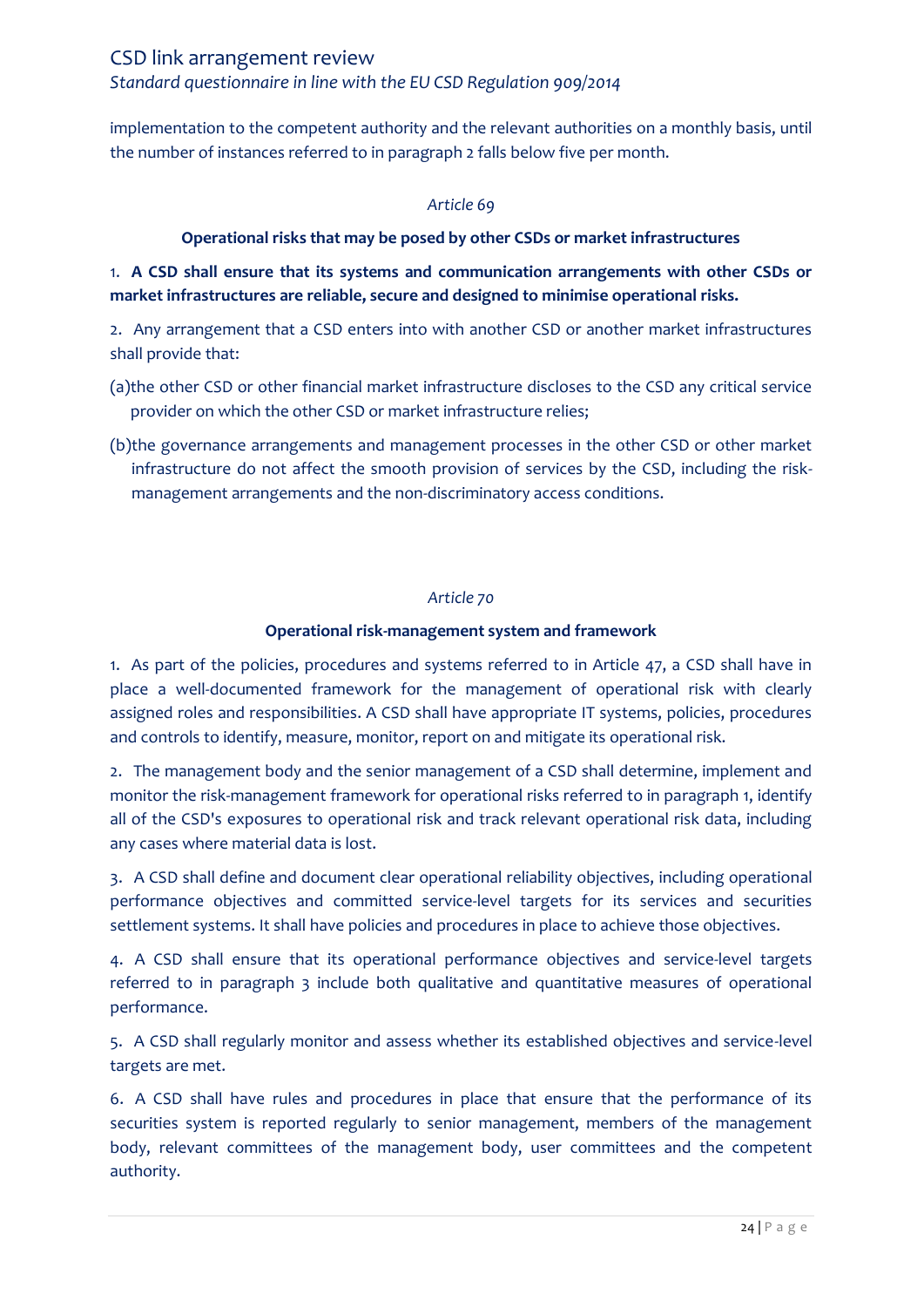*Standard questionnaire in line with the EU CSD Regulation 909/2014*

7. A CSD shall periodically review its operational objectives to incorporate new technological and business developments.

8. A CSD's operational risk-management framework shall include change-management and project-management processes to mitigate operational risk arising from modifications to operations, policies, procedures and controls put in place by the CSD.

9. A CSD's operational risk-management framework shall include a comprehensive framework for physical security and information security to manage the risks that the CSD faces from attacks**, including cyber-attacks**, intrusions and natural disasters. That comprehensive framework shall enable the CSD to protect the information at its disposal from unauthorised access or disclosure, ensure data accuracy and integrity and maintain availability of the services provided by the CSD.

10. A CSD shall put in place appropriate procedures concerning human resources to employ, train and retain qualified personnel, as well as mitigate the effects of personnel turnover or overreliance on key personnel.

### *Article 75*

### **IT tools**

1. A CSD shall ensure that its information technology (IT) systems are well-documented and that they are designed to cover the CSD's operational needs and the operational risks that the CSD faces.

The CSD IT systems shall be:

- (a) resilient, including in stressed market conditions;
- (b) have sufficient capacity to process additional information as a result of increasing settlement volumes;
- (c) achieve the service level objectives of the CSD.

2. A CSD systems shall have sufficient capacity to process all transactions before the end of the day even in circumstances where a major disruption occurs.

A CSD shall have procedures for ensuring sufficient capacity of its IT systems, including in the case of the introduction of new technology.

3. A CSD shall base its IT systems on internationally recognised technical standards and industry best practices.

4. A CSD's IT systems shall ensure that any data at the disposal of the CSD is protected from loss, leakage, unauthorised access, poor administration, inadequate record-keeping, and other processing risks.

5. **A CSD's information security framework shall outline the mechanisms that the CSD have in place to detect and prevent cyber-attacks. The framework shall also outline the CSD's plan in response to cyber-attacks.**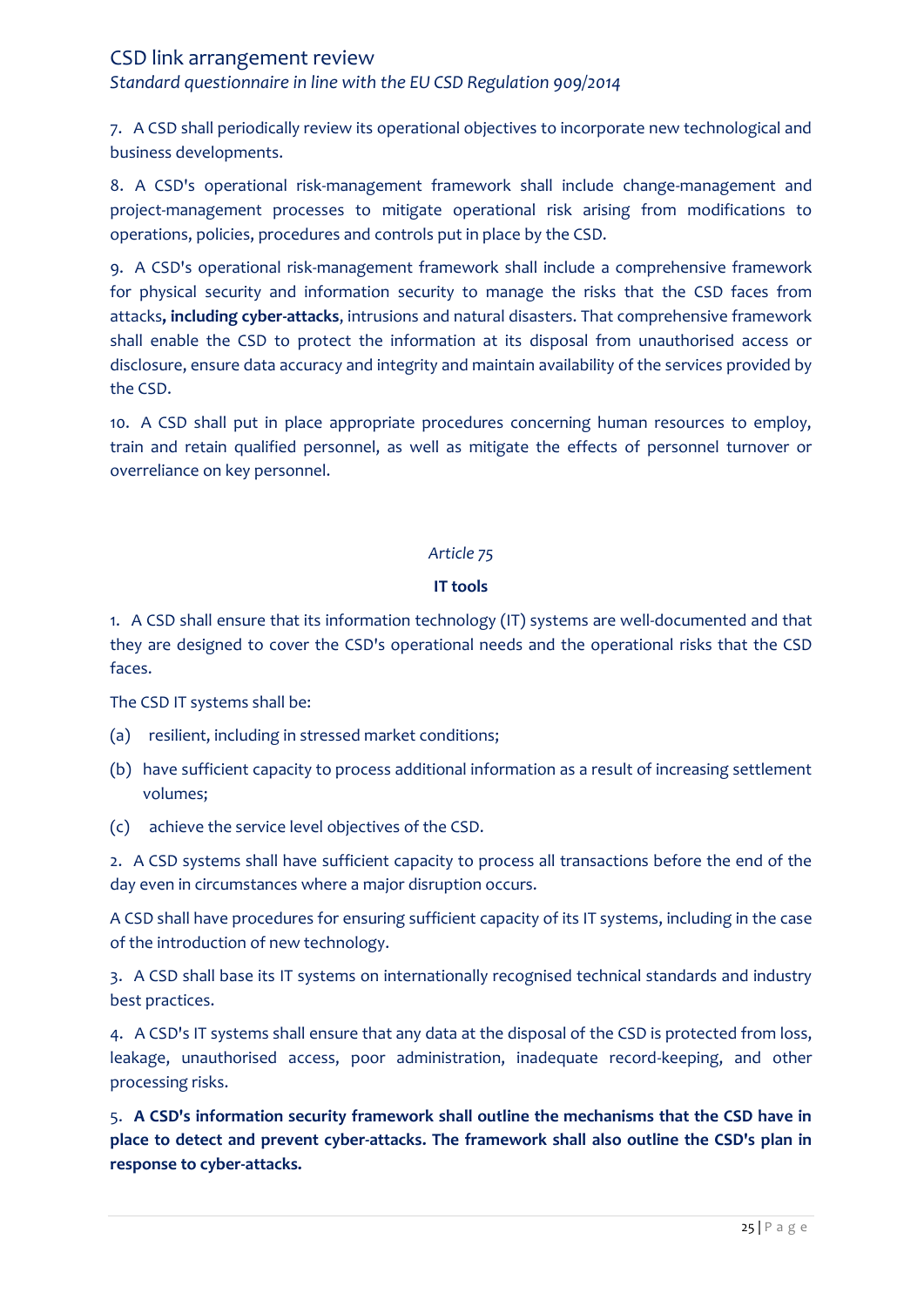*Standard questionnaire in line with the EU CSD Regulation 909/2014*

6. The CSD shall subject its IT systems to stringent testing by simulating stressed conditions before those systems are used for the first time, after making significant changes to the systems and after a major operational disruption has occurred. A CSD shall, as appropriate, involve in the design and conduct of these tests:

- (a) users;
- (b) critical utilities and critical service providers;
- (c) other CSDs;
- (d) other market infrastructures;
- (e) any other institutions with which interdependencies have been identified in the business continuity policy.
- 7. The information security framework shall include:
- (a) access controls to the system;
- (b) adequate safeguards against intrusions and data misuse;
- (c)specific devices to preserve data authenticity and integrity, including cryptographic techniques;
- (d)reliable networks and procedures for accurate and prompt data transmission without major disruptions; and

(e)audit trails.

8. The CSD shall have arrangements for the selection and substitution of IT third party service providers, CSD's timely access to all necessary information, as well as proper controls and monitoring tools.

9. The CSD shall ensure that the IT systems and the information security framework concerning the CSD's core services are reviewed at least annually and are subject to audit assessments. The results of the assessments shall be reported to the CSD's management body and to the competent authority.

### **CSD LINKS**

### **(Article 48(3), (5), (6) and (7) of Regulation (EU) No 909/2014)**

#### *Article 84*

### **Conditions for the adequate protection of linked CSDs and of their participants**

- 1. A CSD link shall be established and maintained under the following conditions:
- (a)the requesting CSD shall meet the requirements of the receiving CSD's participation rules;
- **(b)the requesting CSD shall conduct an analysis of the receiving third-country CSD's financial soundness, governance arrangements, processing capacity, operational reliability and any reliance on a third party critical service provider;**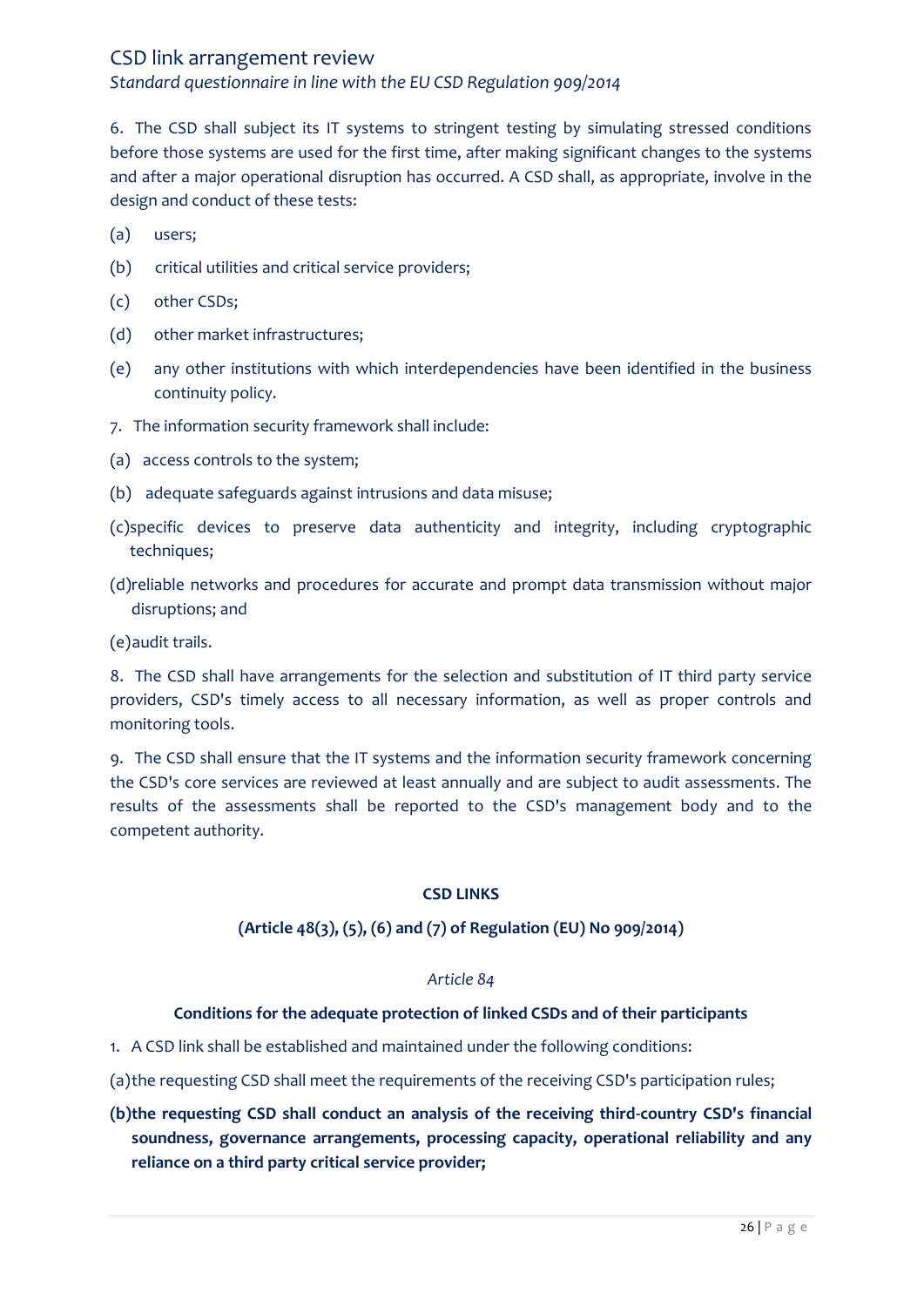*Standard questionnaire in line with the EU CSD Regulation 909/2014*

- (c)the requesting CSD shall take all necessary measures to monitor and manage the risks that are identified following the analysis referred to in point (b);
- (d)the requesting CSD shall make the legal and operational terms and conditions of the link arrangement available to its participants allowing them to assess and manage the risks involved;
- (e)before the establishment of a CSD link with a third-country CSD, the requesting CSD shall perform an assessment of the local legislation applicable to the receiving CSD;
- (f)the linked CSDs shall ensure the confidentiality of information in connection to the operation of the link. The ability to ensure confidentiality shall be evidenced by the information provided by the CSDs, including any relevant legal opinions or arrangements;
- (g)the linked CSDs shall agree on aligned standards and procedures concerning operational issues and communication in accordance with Article 35 of Regulation (EU) No 909/2014;

(h)before the link becomes operational, the requesting and receiving CSDs shall:

- (i) conduct end-to-end tests;
- (ii)establish an emergency plan, as part of the business continuity plans of the respective CSDs, identifying the situations where the securities settlement systems of the two CSDs malfunction or break down, and provide for the remedial actions planned if those situations occur;
- (i)all link arrangements shall be reviewed at least annually by the receiving CSD and the requesting CSD taking into account all relevant developments, including market and IT developments, as well as any developments in local legislation referred to in point (e);
- (j)for CSD links that do not provide for DVP settlement, the annual review referred to in point (i) shall also include an assessment of any developments that may allow supporting DVP settlement.

For the purposes of point (e), in performing the assessment, the CSD shall ensure that the securities maintained in the securities settlement system operated by the receiving CSD benefit from a level of asset protection comparable to the one ensured by the rules applicable to the securities settlement system operated by the requesting CSD. The requesting CSD shall require from the third-country CSD a legal assessment addressing the following issues:

- (i)the entitlement of the requesting CSD to the securities, including the law applicable to proprietary aspects, the nature of the rights of the requesting CSD on the securities, the possibility of encumbering the securities;
- (ii)the impact of insolvency proceedings opened against the receiving third- country CSD on the requesting CSD regarding the segregation requirements, settlement finality, procedures and time limits to claim the securities in the relevant third country.

2. In addition to the conditions referred to in paragraph 1, a CSD link providing for DVP settlement shall be established and maintained under the following conditions:

(a)the requesting CSD shall assess and mitigate the additional risks resulting from the settlement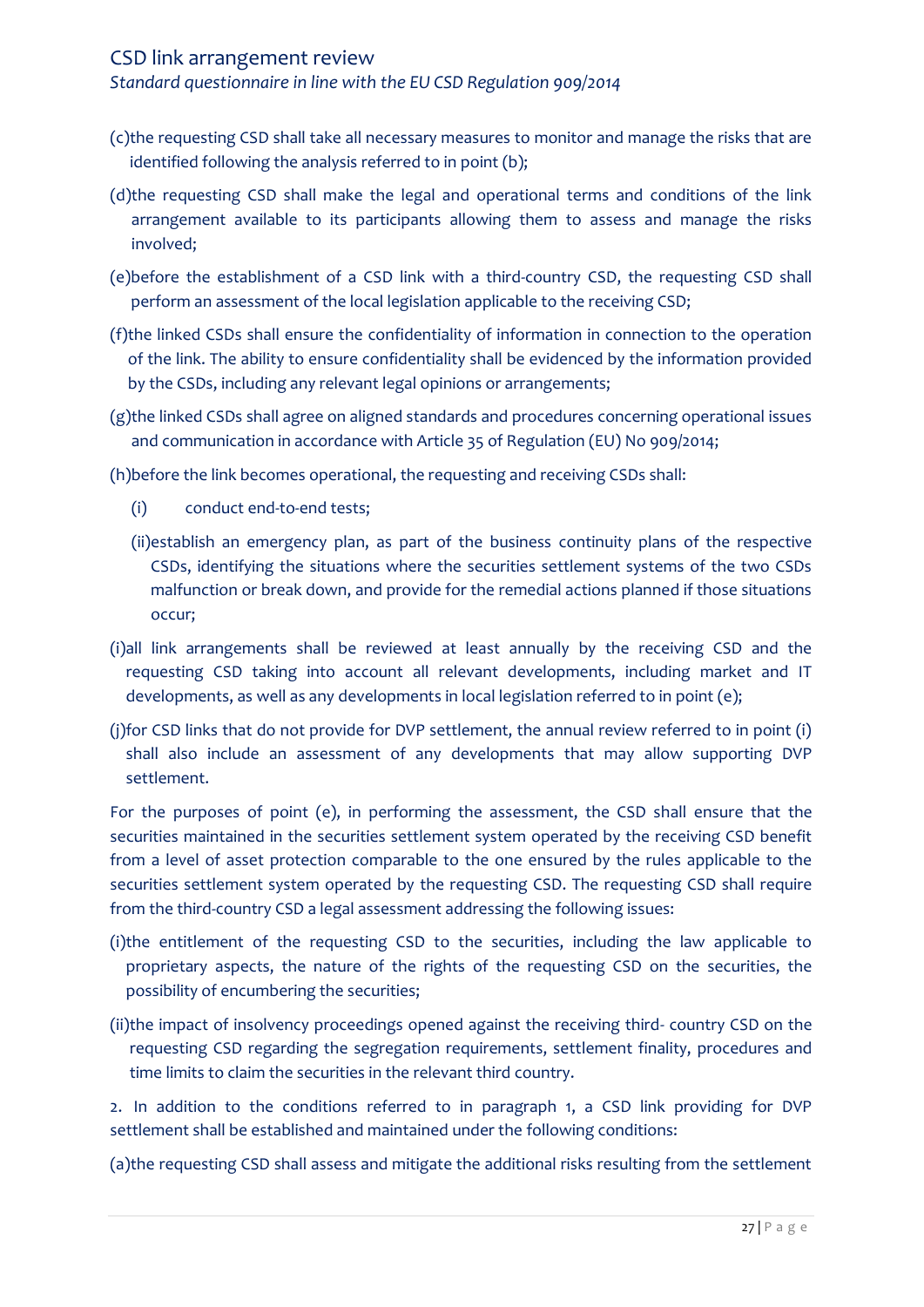*Standard questionnaire in line with the EU CSD Regulation 909/2014*

of cash;

- (b)a CSD that is not authorised to provide banking-type ancillary services in accordance with Article 54 of Regulation (EU) No 909/2014, and which is involved in the execution of cash settlement on behalf of its participants, shall not receive credit and shall use prefunding mechanisms covered by its participants in relation to the DVP settlements to be processed through the link;
- (c)a CSD that uses an intermediary for the cash settlement shall ensure that the intermediary performs that settlement efficiently. The CSD shall conduct yearly reviews of the arrangements with that intermediary.

3. In addition to the conditions referred to in paragraphs 1 and 2, an interoperable link shall be established and maintained under the following conditions:

- (a)the linked CSDs shall agree on equivalent standards concerning reconciliation, opening hours for the processing of the settlement and of corporate actions and cut-off times;
- (b)the linked CSDs shall establish equivalent procedures and mechanisms for transmission of settlement instructions to ensure a proper, secure and straight through processing of settlement instructions;
- (c)where an interoperable link supports DVP settlement, the linked CSDs shall reflect at least daily and without undue delay the results of the settlement in their books;
- (d) the linked CSDs shall agree on equivalent risk-management models;
- (e)the linked CSDs shall agree on equivalent contingency and default rules and procedures referred to in Article 41 of Regulation (EU) No 909/2014.

### *Article 85*

# **Monitoring and management of additional risks resulting from the use of indirect links or intermediaries to operate CSD links**

1. In addition to complying with the requirements under Article 84, where a requesting CSD uses an indirect link or an intermediary to operate a CSD link, it shall ensure that:

(a)the intermediary is one of the following:

- (i)a credit institution as defined in point (1) of Article 4(1) of Regulation (EU) No 575/2013 that complies with the following requirements:
	- —it complies with Article 38(5) and (6) of Regulation (EU) No 909/2014 or with segregation and disclosure requirements at least equivalent to those laid down in Article 38(5) and (6) of Regulation (EU) No 909/2014 where the link is established with a third- country CSD,
	- —it ensures prompt access by the requesting CSD to the securities of the requesting CSD when required,
	- —it has low credit risk, which shall be established in an internal assessment by the requesting CSD by employing a defined and objective methodology that does not exclusively rely on external opinions;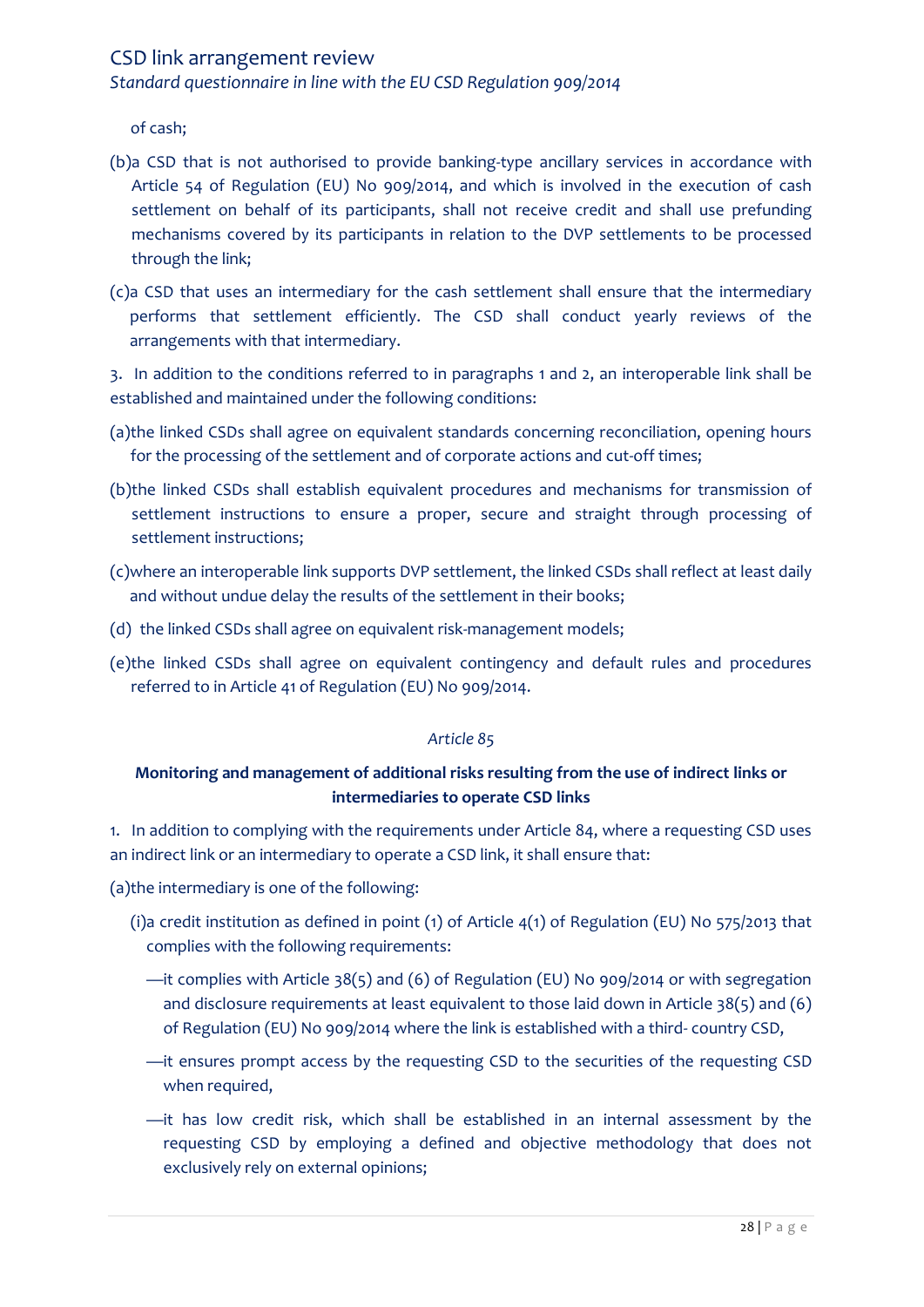*Standard questionnaire in line with the EU CSD Regulation 909/2014*

(ii)a third-country financial institution that complies with the following requirements:

- —it is subject to and complies with prudential rules at least equivalent to those laid down in Regulation (EU) No 575/2013,
- —it has robust accounting practices, safekeeping procedures, and internal controls,
- —it complies with Article 38(5) and (6) of Regulation (EU) No 909/2014 or with segregation and disclosure requirements at least equivalent to those laid down in Article 38(5) and (6) of Regulation (EU) No 909/2014 where the link is established with a third- country CSD,
- —it ensures prompt access by the requesting CSD to the securities of the requesting CSD when required,
- —it has low credit risk, based upon an internal assessment by the requesting CSD by employing a defined and objective methodology that does not exclusively rely on external opinions;
- (b)the intermediary complies with the rules and requirements of the requesting CSD, as evidenced by the information provided by that intermediary, including any relevant legal opinions or arrangements;
- (c)the intermediary ensures the confidentiality of information concerning the operation of the CSD link, as evidenced by the information provided by that intermediary, including any relevant legal opinions or arrangements;
- (d)the intermediary has the operational capacity and systems for:
	- (i) handling the services provided to the requesting CSD;
	- (ii)sending the CSD any information relevant to the services provided in relation to the CSD link in a timely manner;
	- (iii)complying with the reconciliation measures in accordance with Article 86 and Chapter IX;
- (e)the intermediary adheres to and complies with the risk-management policies and procedures of the requesting CSD and it has an appropriate risk-management expertise;
- (f)the intermediary has put in place measures that include business continuity policies and associated business continuity and disaster recovery plans, to ensure the continuity of its services, the timely recovery of its operations and the fulfilment of its obligations in events that pose a significant risk of disrupting its operations;
- (g)the intermediary holds sufficient financial resources to fulfil its obligations towards the requesting CSD and to cover any losses for which it may be held liable;
- (h)an individually segregated account at the receiving CSD is used for the operations of the CSD link;
- (i) the condition referred to in point (e) of Article  $84(1)$  is fulfilled;
- (j)the requesting CSD is informed of the continuity arrangements between the intermediary and the receiving CSD;
- (k) the proceeds from settlement are promptly transferred to the requesting CSD.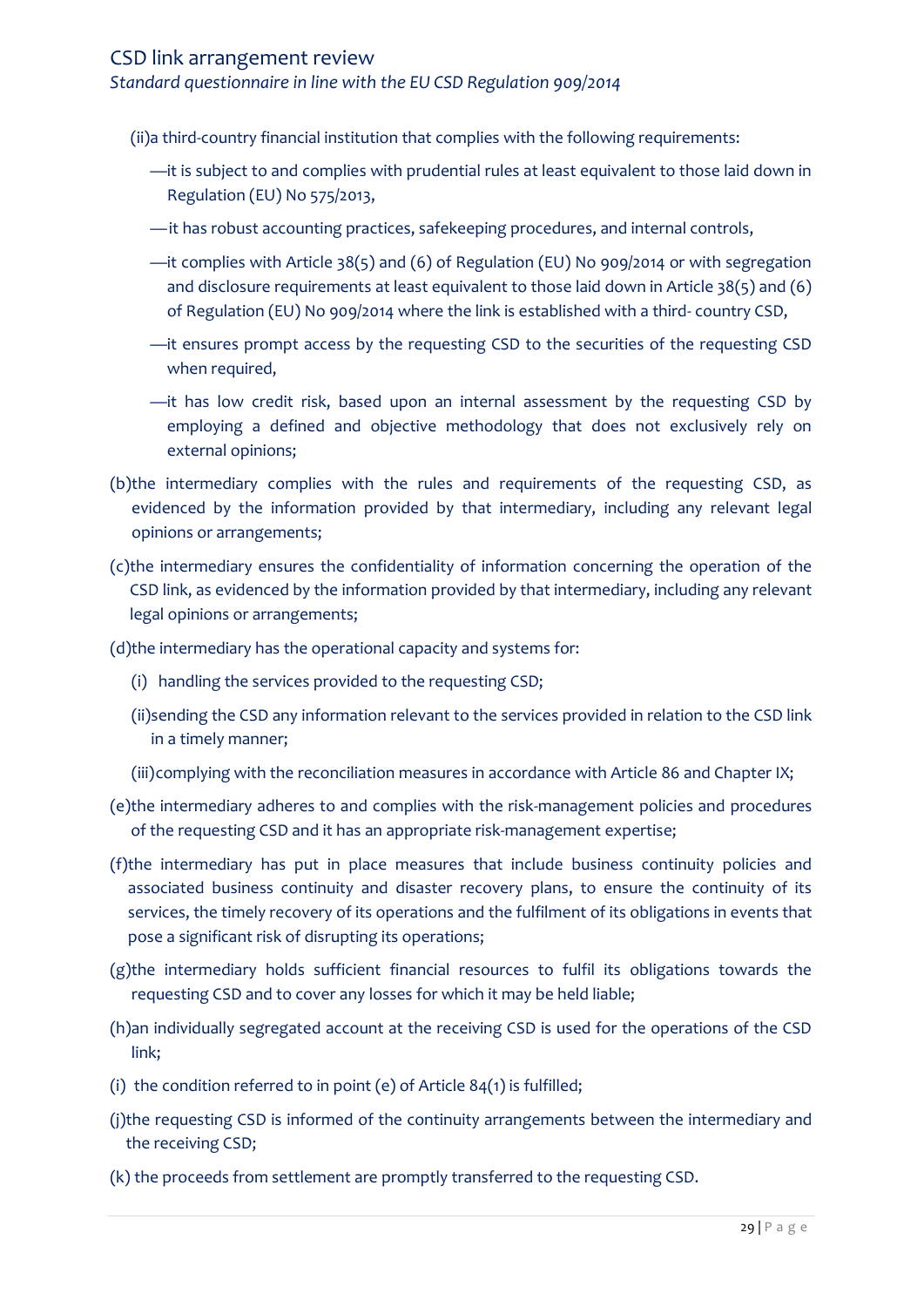*Standard questionnaire in line with the EU CSD Regulation 909/2014*

For the purposes of the first indent in point (a)(i), the third indent in point (a)(ii) and point (h), the requesting CSD shall ensure that it can have access to the securities held in the individually segregated account at any point in time. Where an individually segregated account at the receiving CSD is however not available for the operations of a CSD link established with a thirdcountry CSD, the requesting CSD shall inform its competent authority about the reasons justifying the unavailability of individually segregated accounts and shall provide it with the details on the risks resulting from the unavailability of individually segregated accounts. The requesting CSD shall in any case ensure an adequate level of protection of its assets held with the third-country CSD.

2. In addition to complying with the requirements under paragraph 1, when a requesting CSD uses an intermediary to operate a CSD link and that intermediary operates the securities accounts of the requesting CSD on its behalf in the books of the receiving CSD, the requesting CSD shall ensure that:

- (a) the intermediary does not have any entitlement to the securities held;
- (b)the account in the books of the receiving CSD is opened in the name of the requesting CSD and the liabilities and obligations as regards the registration, transfer and custody of securities are only enforceable between both CSDs;
- (c)the requesting CSD is able to immediately access the securities held with the receiving CSD, including in the event of a change or insolvency of the intermediary.

3. Requesting CSDs referred to in paragraphs 1 and 2 shall perform a yearly due diligence to ensure that the conditions referred to therein are fulfilled.

### *Article 86*

### **Reconciliation procedures for linked CSDs**

1. The reconciliation procedures referred to in Article 48(6) of Regulation (EU) No 909/2014 shall include the following measures:

- (a)the receiving CSD shall transmit to the requesting CSD daily statements with information specifying the following, per securities account and per securities issue:
	- (i) the aggregated opening balance;
	- (ii) the individual movements during the day;
	- (iii) the aggregated closing balance;
- (b)the requesting CSD shall conduct a daily comparison of the opening balance and the closing balance communicated to it by the receiving CSD or by the intermediary with the records maintained by the requesting CSD itself.

In the case of an indirect link, the daily statements referred to in point (a) of the first subparagraph shall be transmitted through the intermediary referred to point (a) of Article 85(1).

2. Where a CSD suspends a securities issue for settlement in accordance with Article 65(2), all CSDs that are participants of or have an indirect link with that CSD, including in the case of interoperable links, shall subsequently suspend the securities issue for settlement.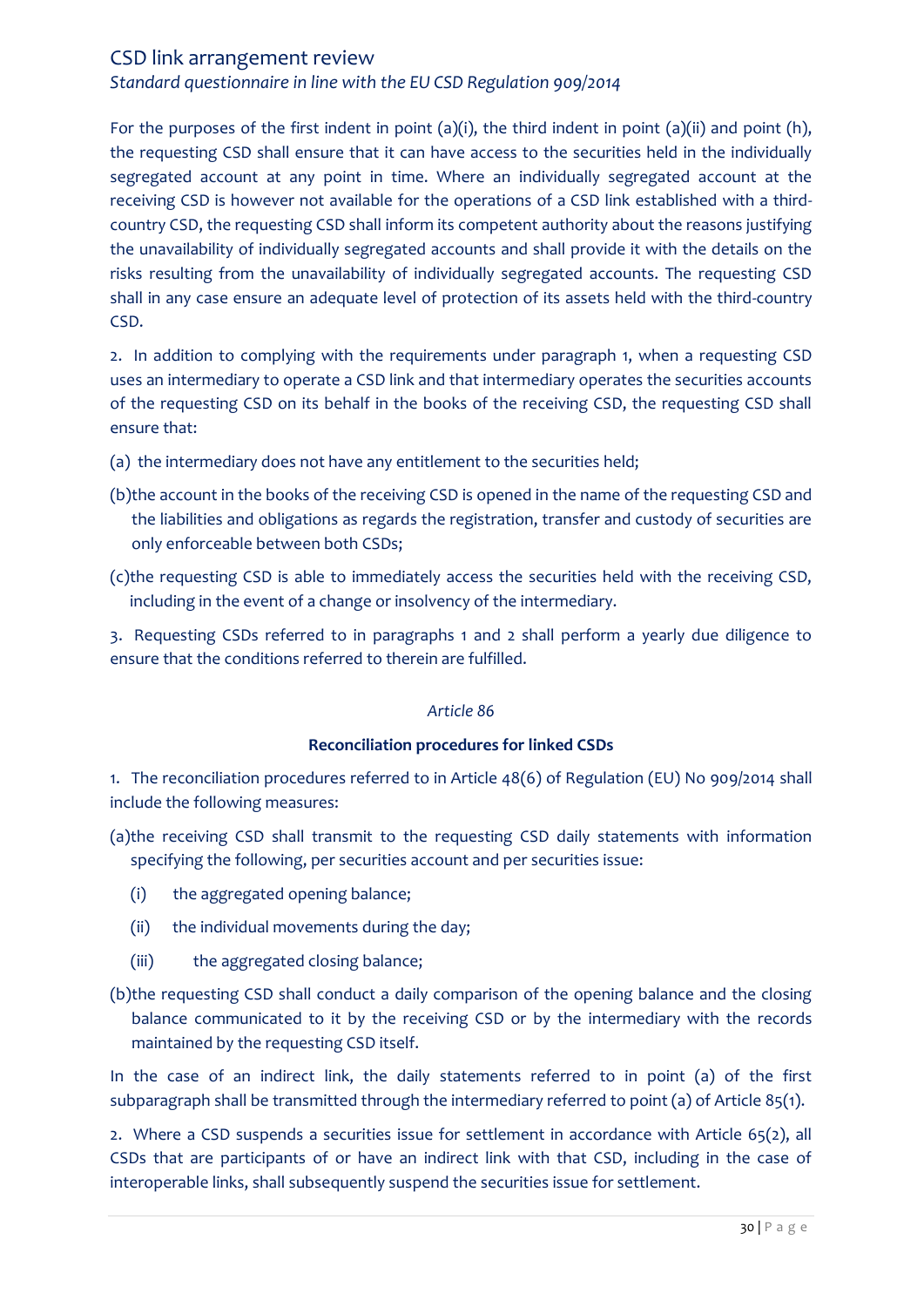*Standard questionnaire in line with the EU CSD Regulation 909/2014*

Where intermediaries are involved in the operation of CSD links, those intermediaries shall establish appropriate contractual arrangements with the CSDs concerned in order to ensure compliance with the first subparagraph.

3. In the event of a corporate action that reduces the balances of securities accounts held by an investor CSD with another CSD, settlement instructions in the relevant securities issues shall not be processed by the investor CSD until the corporate action has been fully processed by the other CSD.

In the event of a corporate action that reduces the balances of securities accounts held by an investor CSD with another CSD, the investor CSD shall not update the securities accounts that it maintains to reflect the corporate action until the corporate action has been fully processed by the other CSD.

An issuer CSD shall ensure the timely transmission to all its participants, including investor CSDs, of information on the processing of corporate actions for a specific securities issue. The investor CSDs shall in turn transmit the information to their participants. That transmission shall include all necessary information for investor CSDs to adequately reflect the outcome of those corporate actions in the securities accounts they maintain.

#### *Article 87*

#### **DVP settlement through CSD links**

Delivery versus payment (DVP) settlement shall be regarded as practical and feasible where:

- (a)there is a market demand for DVP settlement evidenced through a request from any of the user committees of one of the linked CSDs;
- (b)the linked CSDs may charge a reasonable commercial fee for the provision of DVP settlement, on a cost-plus basis, unless otherwise agreed by the linked CSDs;
- (c)there is a safe and efficient access to cash in the currencies used by the receiving CSD for settlement of securities transactions of the requesting CSD and its participants.

### **III.** CSDR ITS - IMPLEMENTING REGULATION 2017/394<sup>5</sup>

<span id="page-30-0"></span> 5 COMMISSION IMPLEMENTING REGULATION (EU) 2017/394 of 11 November 2016 laying down implementing technical standards with regard to standard forms, templates and procedures for authorisation, review and evaluation of central securities depositories, for the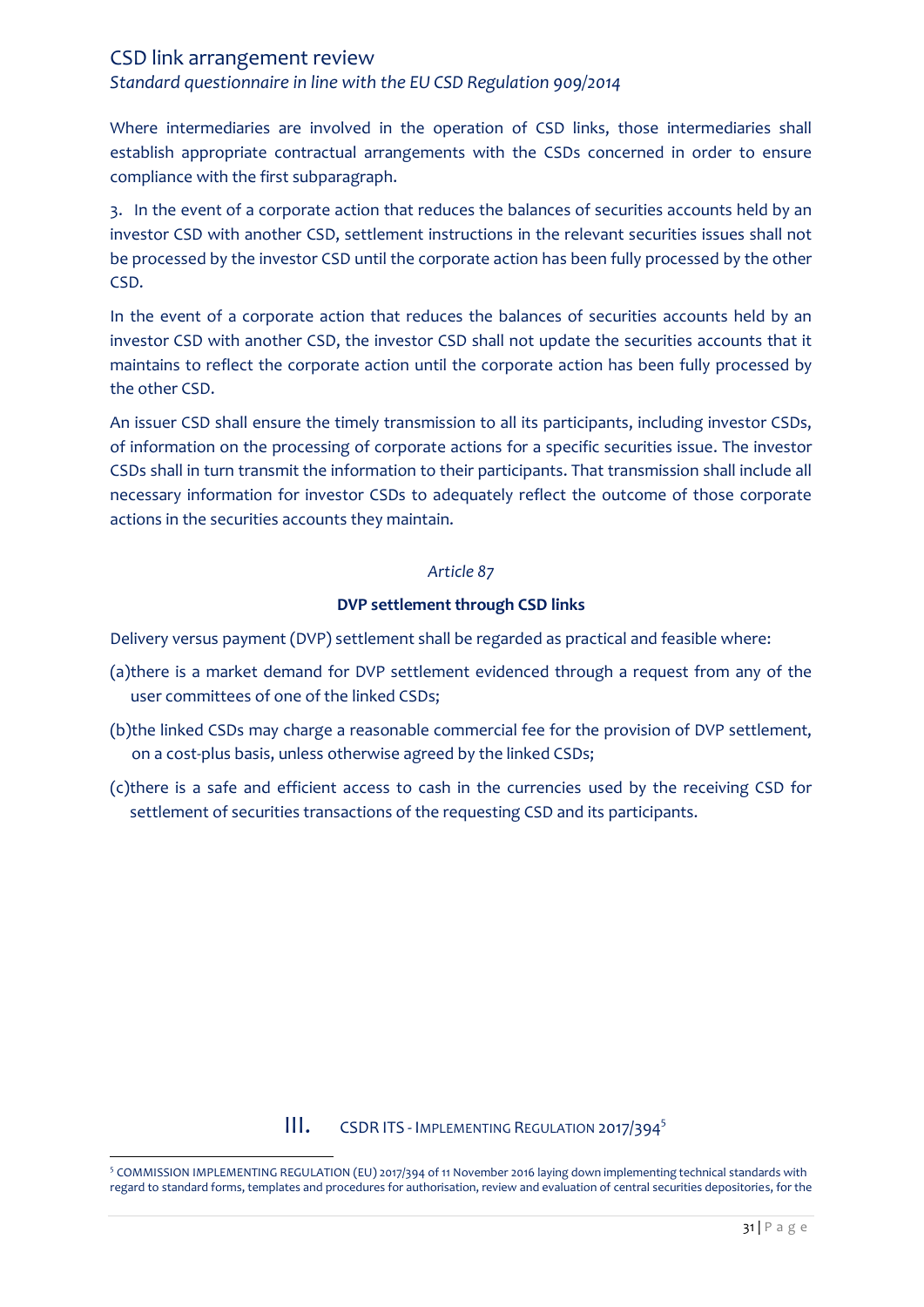### **RECORD KEEPING**

### **(Article 29(4) of Regulation (EU) No 909/2014)**

#### *Article 11*

#### **Format of records**

1. A CSD shall retain the records referred to in Article 54 of Delegated Regulation (EU) 2017/392, for all transactions, settlement instructions and orders concerning settlement restrictions that it processes, in the format set out in Table 1 in Annex IV to this Regulation.

2. A CSD shall retain the records referred to in Article 55 of Delegated Regulation (EU) 2017/392, for the positions corresponding to all the securities accounts that it maintains in the format set out in Table 2 in Annex IV.

3. A CSD shall retain the records referred to in Article 56(1) of Delegated Regulation (EU) 2017/392 for the ancillary services that it provides in the format set out in Table 3 in Annex IV.

4. CSD shall retain the records referred to in Article 57 of Delegated Regulation (EU) 2017/392 for activities related to its business and internal organisation in the format set out in Table 4 in Annex IV.

5. For the purposes of reporting to authorities, a CSD shall use a legal entity identifier (LEI) to identify in its records:

(a) a CSD;

 $\overline{\phantom{a}}$ 

- (b) CSD participants;
- (c) settlement banks;
- (d) issuers for which the CSD provides the core services referred to in point 1 or 2 of Section A of the Annex to Regulation (EU) No 909/2014.

6. A CSD shall use a legal entity identifier (LEI) or a bank identifier code (BIC), or other available form of identification for legal persons to identify in its records participants' clients, where they are known to the CSD.

7. A CSD may use any available identifier allowing for the unique identification of natural persons at national level, to identify in its records a participant's clients known to the CSD.

8. A CSD shall use in the records retained by it the ISO codes referred to in Annex IV.

9. A CSD may use a proprietary format only if this format can be converted without undue delay into an open format based on international open communication procedures and standards for messaging and reference data, for the purposes of making available its records to authorities in accordance with Article 29(2) of Regulation (EU) No 909/2014.

cooperation between authorities of the home Member State and the host Member State, for the consultation of authorities involved in the authorisation to provide banking-type ancillary services, for access involving central securities depositories, and with regard to the format of the records to be maintained by central securities depositories in accordance with Regulation (EU) No 909/2014 of the European Parliament and of the Council (Text with EEA relevance) https://eur-lex.europa.eu/legalcontent/EN/TXT/?uri=uriserv:OJ.L\_.2017.065.01.0145.01.ENG&toc=OJ:L:2017:065:TOC